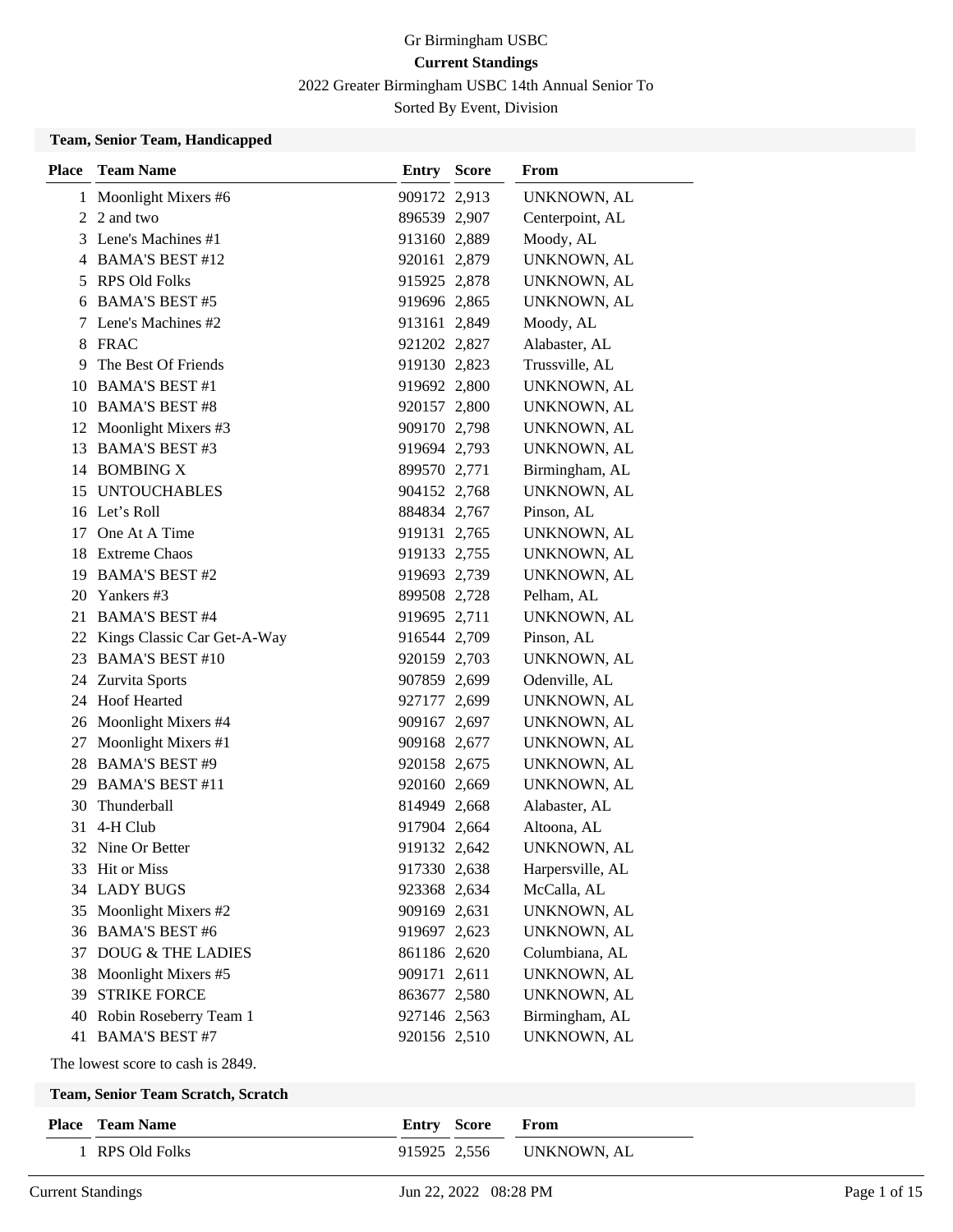2022 Greater Birmingham USBC 14th Annual Senior To

Sorted By Event, Division

### **Team, Senior Team Scratch, Scratch**

|    | <b>Place</b> Team Name      | Entry        | <b>Score</b> | From               |
|----|-----------------------------|--------------|--------------|--------------------|
|    | 2. Thunderball              | 814949 2,495 |              | Alabaster, AL      |
|    | 3 2 and two                 | 896539 2,488 |              | Centerpoint, AL    |
|    | 4 BOMBING X                 | 899570 2,433 |              | Birmingham, AL     |
|    | 5 Moonlight Mixers #3       | 909170 2,346 |              | <b>UNKNOWN, AL</b> |
| 6  | <b>STRIKE FORCE</b>         | 863677 2,322 |              | <b>UNKNOWN, AL</b> |
|    | Moonlight Mixers #4         | 909167 2,318 |              | UNKNOWN, AL        |
| 8  | Kings Classic Car Get-A-Way | 916544 2,294 |              | Pinson, AL         |
| 9  | Moonlight Mixers #6         | 909172 2,278 |              | UNKNOWN, AL        |
|    | 10 DOUG & THE LADIES        | 861186 2,240 |              | Columbiana, AL     |
|    | 11 Robin Roseberry Team 1   | 927146 2,113 |              | Birmingham, AL     |
|    | 12 Moonlight Mixers #1      | 909168 1,954 |              | UNKNOWN, AL        |
| 13 | Moonlight Mixers #5         | 909171 1,726 |              | <b>UNKNOWN, AL</b> |
| 14 | Moonlight Mixers #2         | 909169 1,640 |              | <b>UNKNOWN, AL</b> |

The lowest score to cash is 2495.

#### **Doubles, Senior Doubles, Handicapped**

| <b>Place</b> | <b>Team Name</b>                                    | <b>Entry</b> | <b>Score</b> | <b>From</b>        |
|--------------|-----------------------------------------------------|--------------|--------------|--------------------|
|              | 1 Robinson Trina T. \ Scott Bobby L.                | 920159 1,565 |              | UNKNOWN, AL        |
|              | 2 Barthel Richard W. Sr \ Nance Keith E.            | 915925 1,535 |              | UNKNOWN, AL        |
| 3            | Maye Vincent D. \ Brown James M.                    | 899570 1,519 |              | Birmingham, AL     |
|              | 4 Crenshaw Reginald L. Sr \ Williams Clarence<br>J. | 909170 1,511 |              | UNKNOWN, AL        |
| 5            | Mitchell Patricia D. \ Mitchell Thomas L.           | 909103 1,502 |              | Fairfield, AL      |
| 6            | Orange Felecia R. \ Storey Octavia F.               | 919132 1,497 |              | UNKNOWN, AL        |
| 7            | Brown James M. \Thomas Brian K.                     | 899570 1,483 |              | Birmingham, AL     |
| 7            | Thomas Dallas A. \Taylor Roosevelt Jr               | 896539 1,483 |              | Centerpoint, AL    |
| 9            | Thomas Stanlene S. \ Jones Snow                     | 913160 1,474 |              | Moody, AL          |
| 10           | Carroll Peggy S. \ Vance Sandra F.                  | 923368 1,462 |              | McCalla, AL        |
| 11           | Loyacano Rod J. \ Smith Antonio D.                  | 909172 1,461 |              | UNKNOWN, AL        |
| 12           | Love George D. $\Im$ Sims Terry W.                  | 927146 1,455 |              | Birmingham, AL     |
| 13           | Busby Bill R. \Thomas Brian K.                      | 899570 1,446 |              | Birmingham, AL     |
| 13           | Thomas Michael L. \ Warren Howard L.                | 909170 1,446 |              | UNKNOWN, AL        |
| 15           | Jackson Beverly L. \ Sewell Eddie L. Sr             | 919130 1,443 |              | Trussville, AL     |
|              | 15 Manzella Albert L. \ Glaze Benny C.              | 927287 1,443 |              | UNKNOWN, AL        |
| 17           | Busenlehner Madonna D. \ Busenlehner<br>Michael L.  | 884834 1,437 |              | Pinson, AL         |
|              | 18 Cimalore J Jr \ Tanner Joseph R.                 | 863677 1,436 |              | <b>UNKNOWN, AL</b> |
|              | 19 Bearden Alan C. \ Maher Chuck                    | 814949 1,434 |              | Alabaster, AL      |
| 20           | Friday Rodney H. \ Cleckler Darrel L.               | 921202 1,433 |              | Alabaster, AL      |
| 21           | Clifton Eve \ Murray Willie J.                      | 909168 1,430 |              | UNKNOWN, AL        |
| 22           | Aloia Rik \ Russell David                           | 921202 1,426 |              | Alabaster, AL      |
|              | 23 Littrell Robert A. \ Berry Mattie M.             | 919134 1,425 |              | UNKNOWN, AL        |
|              | 24 Maher Chuck \ Fox Billy W. Jr                    | 814949 1,423 |              | Alabaster, AL      |
| 25           | Baker Rose E. \Thomas Valerie J.                    | 896539 1,418 |              | Centerpoint, AL    |
| 26           | Johnson Karl \ Sanders Gregory A.                   | 920157 1,417 |              | UNKNOWN, AL        |
| 27           | Chappelear Bill $\setminus$ King Terry M.           | 916544 1,414 |              | Pinson, AL         |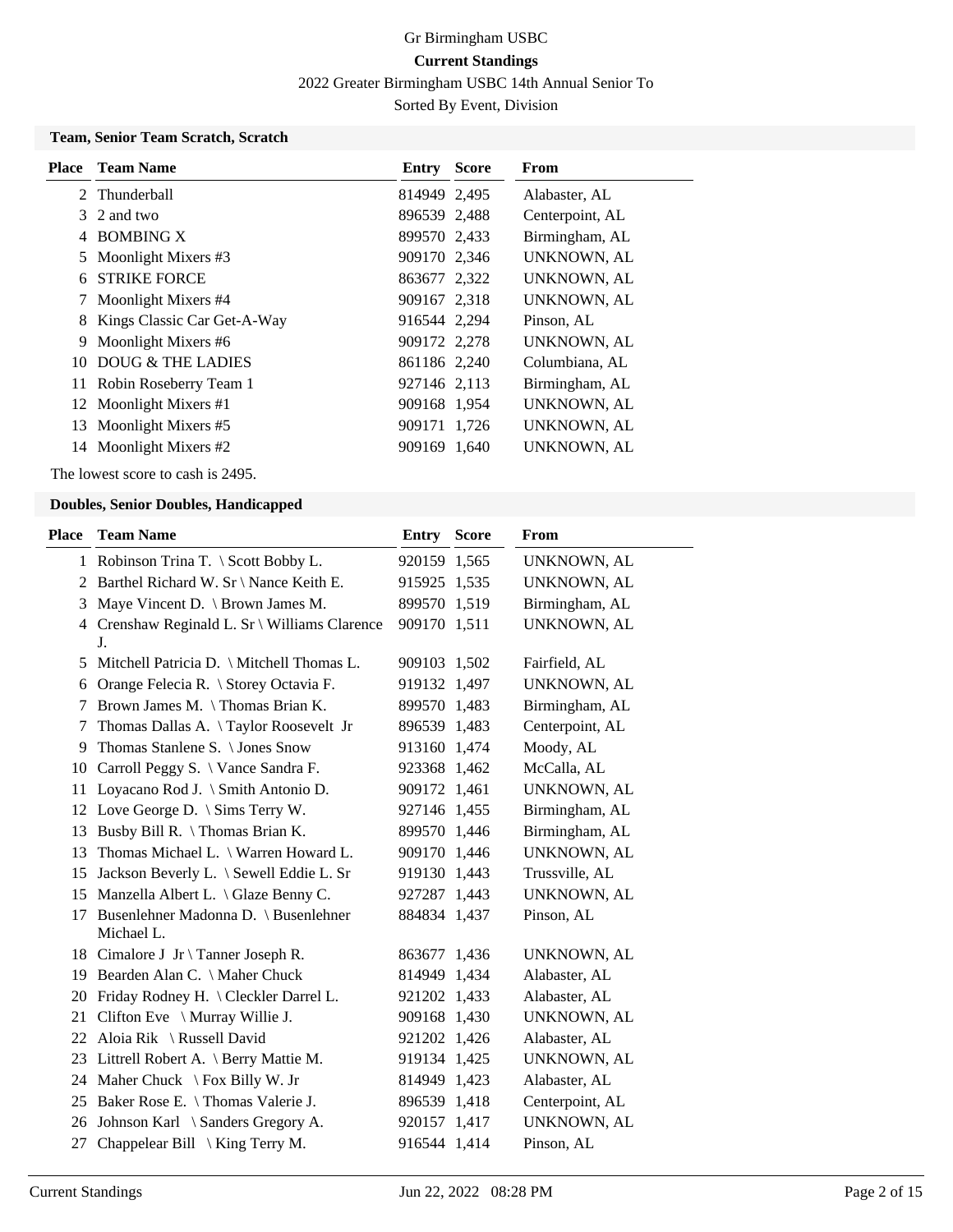2022 Greater Birmingham USBC 14th Annual Senior To

Sorted By Event, Division

#### **Doubles, Senior Doubles, Handicapped**

| <b>Place</b> | <b>Team Name</b>                           | <b>Entry Score</b> | From             |
|--------------|--------------------------------------------|--------------------|------------------|
| 28           | Bridges JoAnn V. \Leo Ramona A.            | 861186 1,413       | Columbiana, AL   |
| 29           | Pressley Deborah \ Westbrook Cynthia L.    | 919130 1,405       | Trussville, AL   |
| 30           | Zellander Armantha A. \ Lawrence Ervina H. | 919131 1,404       | UNKNOWN, AL      |
| 31           | Maye Vincent D. $\setminus$ Busby Bill R.  | 899570 1,402       | Birmingham, AL   |
| 32           | Draper Donna A. \ Williams Alicia H.       | 920156 1,399       | UNKNOWN, AL      |
| 33           | Bishop Jackie F. \ Smith Pamela C.         | 920160 1,398       | UNKNOWN, AL      |
|              | 34 Howard Carl L. \ Mc Cray Bonnie         | 919694 1,396       | UNKNOWN, AL      |
|              | 35 Foster Beverly J. \ Woodruff Theresa    | 909283 1,395       | Birmingham, AL   |
| 36           | Bergert James W. Jr \ Womack Jackson D.    | 916544 1,391       | Pinson, AL       |
| 37           | Harvey James R. \ Harvey Katherine R.      | 917904 1,389       | Altoona, AL      |
| 37           | Tucker Paul C. \ Weismore Doug S.          | 917841 1,389       | Birmingham, AL   |
| 39           | Draper Donna A. \ McGregor Felecia D.      | 919697 1,380       | UNKNOWN, AL      |
|              | 40 Fields James E. Sr \ Wilson Ronald E.   | 919133 1,379       | UNKNOWN, AL      |
|              | 41 Patrina Porter \ Moorer Shirley C.      | 909282 1,378       | Birmingham, AL   |
|              | 42 Kendall William C. \ Erlanger Robert A. | 907859 1,377       | Odenville, AL    |
|              | 43 Hall David E. \ Postell Andrew E.       | 909168 1,368       | UNKNOWN, AL      |
|              | 44 Howland Greg S. \ Johnson Carl D.       | 915925 1,366       | UNKNOWN, AL      |
|              | 45 Price Lolita \ Bishop Jackie F.         | 919696 1,364       | UNKNOWN, AL      |
| 46           | Montgomery Helen \ Russell Daphne          | 909171 1,362       | UNKNOWN, AL      |
| 47           | Freeman Catherine A. \ Stevenson Sarah A.  | 909169 1,360       | UNKNOWN, AL      |
| 48           | Sanders Gregory A. \ Hill Victor L.        | 919694 1,359       | UNKNOWN, AL      |
| 49           | Omar Yusuf K. \ Jones Gregory J. Sr        | 919695 1,353       | UNKNOWN, AL      |
| 49           | Harper Terry L. \ Hebert Roger F.          | 917904 1,353       | Altoona, AL      |
| 51           | Bridgmon Betty E. \ Davis Susan K.         | 917330 1,349       | Harpersville, AL |
| 52           | Johnson Rita B. \ Johnson Marvin C.        | 919692 1,348       | UNKNOWN, AL      |
| 53           | Price Lolita \ Hamlett Veritas A.          | 920158 1,347       | UNKNOWN, AL      |
| 53           | Stewart Mary C. \Timmons Jane E.           | 923368 1,347       | McCalla, AL      |
| 55           | Bergert James W. Jr \ King Terry M.        | 916544 1,342       | Pinson, AL       |
|              | 56 Lisbon Addison III \ Perdue Michael L.  | 909167 1,341       | UNKNOWN, AL      |
| 57           | Six Charlotte $\{H\}$ Huffstutler Jack R.  | 907859 1,336       | Odenville, AL    |
| 58           | Taylor Andre J. \ Waddy Curtis E.          | 909172 1,335       | UNKNOWN, AL      |
|              | 59 Price Lolita \ De Bardelaben Elaine T.  | 919696 1,334       | UNKNOWN, AL      |
|              | 59 Mc Guire Mark A. \ Bowman E Keith       | 927177 1,334       | UNKNOWN, AL      |
| 61           | Taylor-Callens Yolanda B. \Nelson James    | 919133 1,329       | UNKNOWN, AL      |
| 62           | Baker Rickey C. Sr \ Mc Arthur Willie J.   | 920157 1,328       | UNKNOWN, AL      |
|              | 62 Fox Billy W. Jr \ Han David D.          | 814949 1,328       | Alabaster, AL    |
| 64           | Bearden Alan C. \ Han David D.             | 814949 1,323       | Alabaster, AL    |
| 65           | Johnson Bridgett D. \ Hamlett Veritas A.   | 919693 1,321       | UNKNOWN, AL      |
| 66           | Johnson Karl \ Burge Dan E. Jr             | 919697 1,320       | UNKNOWN, AL      |
| 67           | Rowe Karen E. \Yates Douglas W.            | 861186 1,319       | Columbiana, AL   |
| 67           | Brown Patty \ Buse Connie P.               | 899508 1,319       | Pelham, AL       |
| 69           | Brown James M. \ Busby Bill R.             | 899570 1,317       | Birmingham, AL   |
| 69           | Davis David W. Sr \ Cunningham Susie K.    | 919132 1,317       | UNKNOWN, AL      |
| 71           | Burge Dan E. Jr \ Williams Alicia H.       | 920156 1,310       | UNKNOWN, AL      |
| 72           | Cunningham Susie K. \ Muata Jueletha       | 919132 1,309       | UNKNOWN, AL      |
| 72           | Driggers Lynn M. \ Foushee Judy A.         | 884834 1,309       | Pinson, AL       |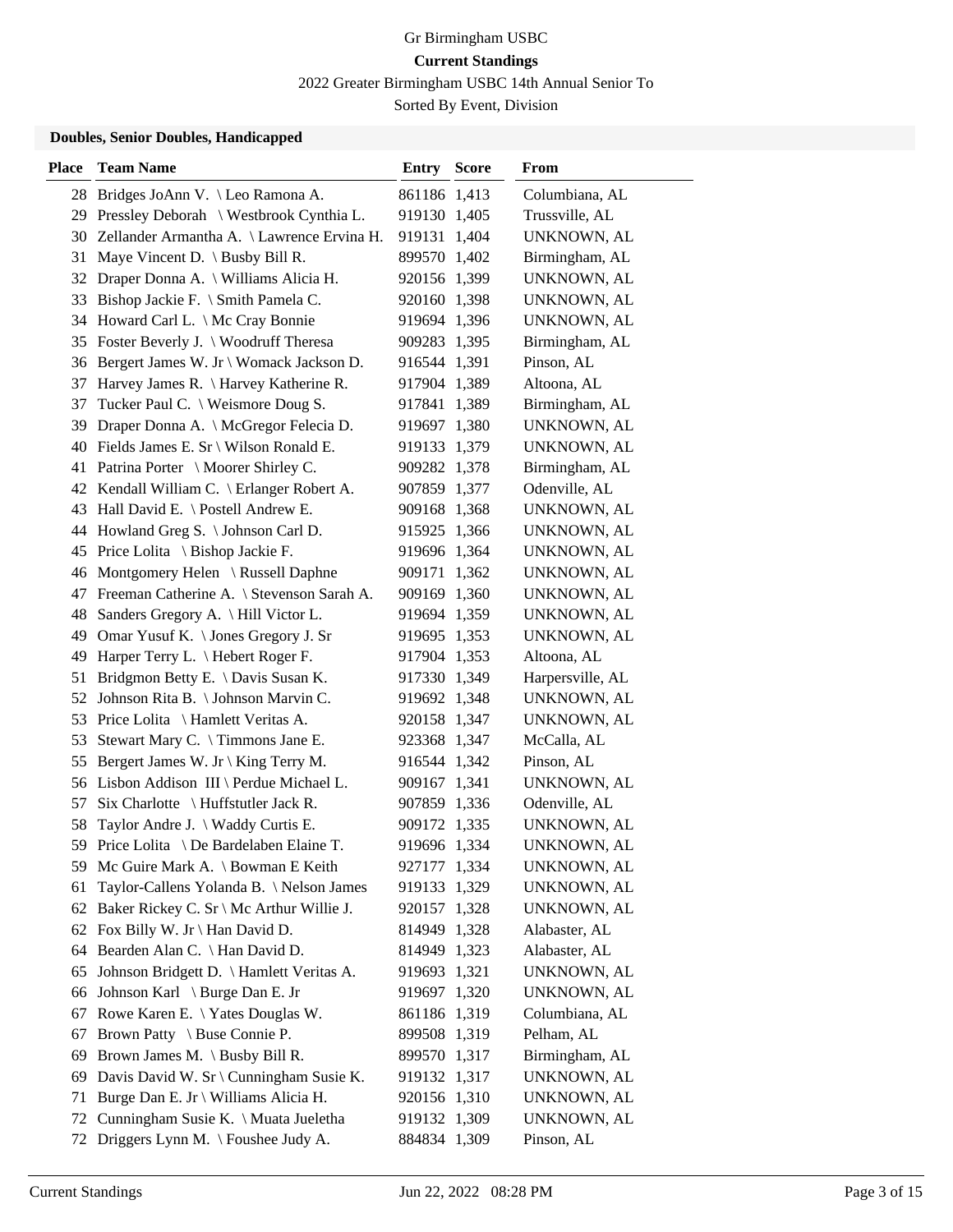2022 Greater Birmingham USBC 14th Annual Senior To

Sorted By Event, Division

#### **Doubles, Senior Doubles, Handicapped**

| Place | <b>Team Name</b>                                | <b>Entry Score</b> | From               |
|-------|-------------------------------------------------|--------------------|--------------------|
|       | 74 Smith Isaac J. \ Godbolt Joe A.              | 904152 1,308       | <b>UNKNOWN, AL</b> |
|       | 75 Dickerson Clarence T. \ Peck Anthony C.      | 909167 1,306       | <b>UNKNOWN, AL</b> |
|       | 76 Dorsey Shirley J. \Taylor-Callens Yolanda B. | 919131 1,303       | <b>UNKNOWN, AL</b> |
|       | 77 Brown Jean S. \ Wright Pamela L.             | 917330 1,301       | Harpersville, AL   |
|       | 78 Howard Roy D. \ Howard Carl L.               | 913161 1,296       | Moody, AL          |
|       | 79 Mc Cray Bonnie \ Johnson Bridgett D.         | 920161 1,294       | UNKNOWN, AL        |
|       | 79 Johnson Rita B. \ McGregor Felecia D.        | 919692 1,294       | <b>UNKNOWN, AL</b> |
|       | 81 Christian Arthur F. \ Hall Ullis C. Jr       | 922035 1,290       | Anniston, AL       |
|       | 82 Mc Guire Mark A. \ Cowley William H.         | 927177 1,286       | <b>UNKNOWN, AL</b> |
|       | 83 Maye Vincent D. \ Thomas Brian K.            | 899570 1,275       | Birmingham, AL     |
|       | 84 Robinson Roger Sam \ Roseberry Robin J.      | 927146 1,272       | Birmingham, AL     |
|       | 85 Cook Deborah L. \ Modak Judy M.              | 899508 1,271       | Pelham, AL         |
|       | 86 Hawkins Manasseh \ Le Master John A. II      | 904152 1,266       | <b>UNKNOWN, AL</b> |
| 87    | Womack Jackson D. $\{$ Haun Jimmy V.            | 863677 1,230       | UNKNOWN, AL        |

The lowest score to cash is 1446.

#### **Doubles, Senior Doubles Scratch, Scratch**

| <b>Place</b> | <b>Team Name</b>                                  | Entry        | <b>Score</b> | <b>From</b>     |
|--------------|---------------------------------------------------|--------------|--------------|-----------------|
|              | 1 Bearden Alan C. \ Maher Chuck                   | 814949 1,362 |              | Alabaster, AL   |
| 2            | Brown James M. \Thomas Brian K.                   | 899570 1,355 |              | Birmingham, AL  |
| 3            | Barthel Richard W. Sr \ Nance Keith E.            | 915925 1,339 |              | UNKNOWN, AL     |
| 4            | Thomas Dallas A. \Taylor Roosevelt Jr             | 896539 1,322 |              | Centerpoint, AL |
| 5            | Maye Vincent D. $\setminus$ Brown James M.        | 899570 1,315 |              | Birmingham, AL  |
| 6            | Busby Bill R. \Thomas Brian K.                    | 899570 1,312 |              | Birmingham, AL  |
| 7            | Crenshaw Reginald L. Sr \ Williams Clarence<br>J. | 909170 1,301 |              | UNKNOWN, AL     |
| 8            | Maher Chuck $\ \ \ \$ Fox Billy W. Jr             | 814949 1,300 |              | Alabaster, AL   |
| 9            | Bearden Alan C. \ Han David D.                    | 814949 1,273 |              | Alabaster, AL   |
|              | 10 Cimalore J Jr \ Tanner Joseph R.               | 863677 1,264 |              | UNKNOWN, AL     |
| 11           | Manzella Albert L. \ Glaze Benny C.               | 927287 1,263 |              | UNKNOWN, AL     |
| 12           | Mitchell Patricia D. \ Mitchell Thomas L.         | 909103 1,255 |              | Fairfield, AL   |
| 13           | Loyacano Rod J. \ Smith Antonio D.                | 909172 1,254 |              | UNKNOWN, AL     |
| 14           | Bergert James W. Jr \ Womack Jackson D.           | 916544 1,248 |              | Pinson, AL      |
| 15           | Howland Greg S. \ Johnson Carl D.                 | 915925 1,240 |              | UNKNOWN, AL     |
| 16           | Fox Billy W. Jr \ Han David D.                    | 814949 1,227 |              | Alabaster, AL   |
| 17           | Thomas Michael L. \ Warren Howard L.              | 909170 1,204 |              | UNKNOWN, AL     |
| 18           | Maye Vincent D. $\langle$ Busby Bill R.           | 899570 1,192 |              | Birmingham, AL  |
| 19           | Rowe Karen E. \ Yates Douglas W.                  | 861186 1,187 |              | Columbiana, AL  |
| 20           | Chappelear Bill $\setminus$ King Terry M.         | 916544 1,169 |              | Pinson, AL      |
| 21           | Bridges JoAnn V. \ Leo Ramona A.                  | 861186 1,165 |              | Columbiana, AL  |
| 22           | Love George D. $\Im$ Sims Terry W.                | 927146 1,164 |              | Birmingham, AL  |
| 23           | Baker Rose E. \Thomas Valerie J.                  | 896539 1,160 |              | Centerpoint, AL |
| 24           | Howard Roy D. \ Howard Carl L.                    | 913161 1,149 |              | Moody, AL       |
| 25           | Lisbon Addison III \ Perdue Michael L.            | 909167 1,145 |              | UNKNOWN, AL     |
| 26           | Womack Jackson D. \ Haun Jimmy V.                 | 863677 1,144 |              | UNKNOWN, AL     |
|              | 27 Maye Vincent D. \Thomas Brian K.               | 899570 1,141 |              | Birmingham, AL  |
|              |                                                   |              |              |                 |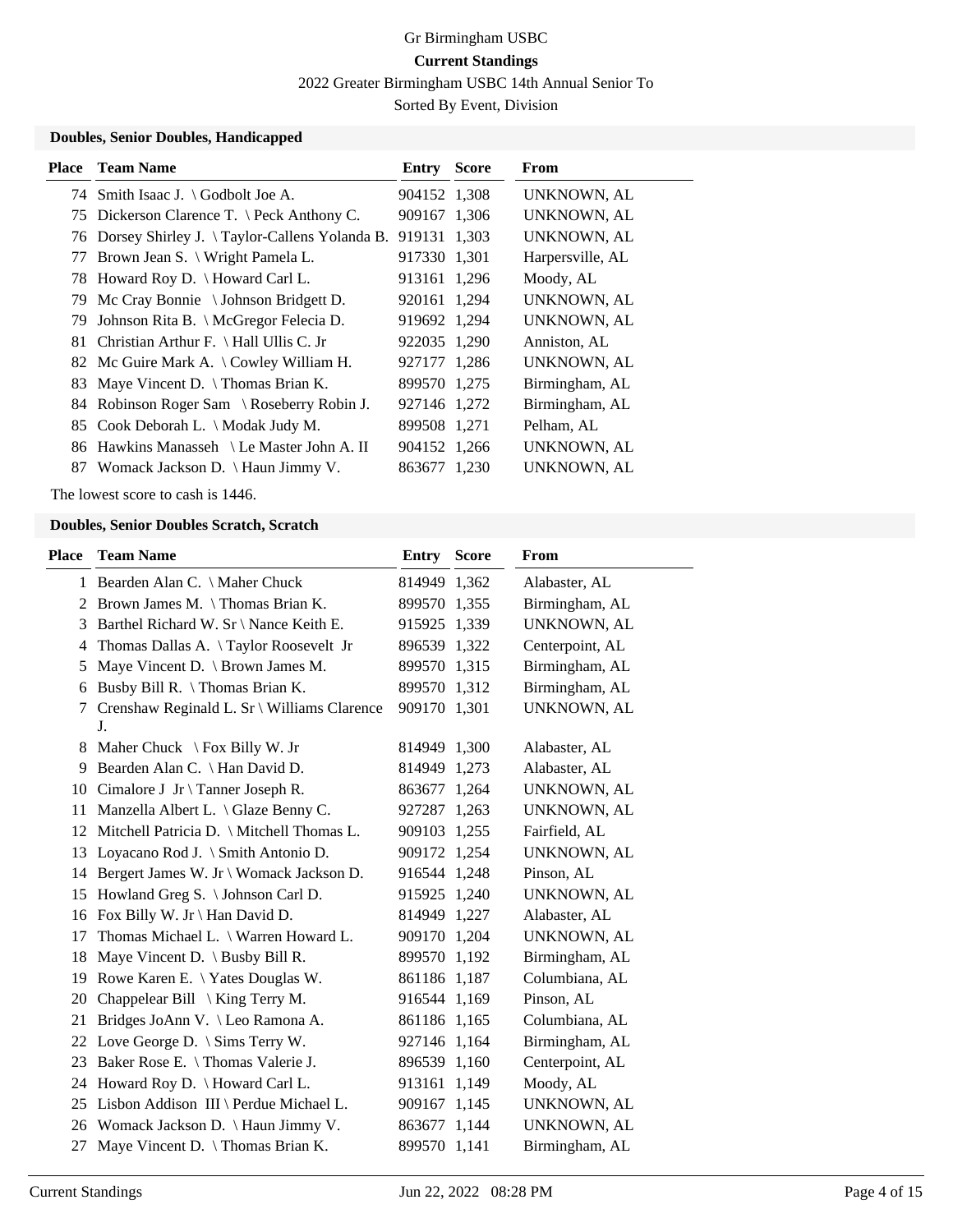2022 Greater Birmingham USBC 14th Annual Senior To

Sorted By Event, Division

#### **Doubles, Senior Doubles Scratch, Scratch**

| <b>Place</b> Team Name                       | <b>Entry Score</b> | From               |
|----------------------------------------------|--------------------|--------------------|
| 28 Bergert James W. Jr \ King Terry M.       | 916544 1,140       | Pinson, AL         |
| 29 Dickerson Clarence T. \ Peck Anthony C.   | 909167 1,123       | <b>UNKNOWN, AL</b> |
| 30 Robinson Roger Sam \ Roseberry Robin J.   | 927146 1.113       | Birmingham, AL     |
| 30 Brown James M. \ Busby Bill R.            | 899570 1,113       | Birmingham, AL     |
| 32 Hall David E. \ Postell Andrew E.         | 909168 1.063       | <b>UNKNOWN, AL</b> |
| 33 Clifton Eve $\setminus$ Murray Willie J.  | 909168 1.012       | UNKNOWN, AL        |
| 34 Foster Beverly J. \ Woodruff Theresa      | 909283 943         | Birmingham, AL     |
| 35 Montgomery Helen \ Russell Daphne         | 909171 929         | <b>UNKNOWN, AL</b> |
| 36 Taylor Andre J. \ Waddy Curtis E.         | 909172 907         | <b>UNKNOWN, AL</b> |
| 37 Freeman Catherine A. \ Stevenson Sarah A. | 909169 889         | <b>UNKNOWN, AL</b> |
| 38 Patrina Porter \ Moorer Shirley C.        | 909282 858         | Birmingham, AL     |

The lowest score to cash is 1312.

#### **Singles, Scratch Singles 50-64, Scratch**

| <b>Place</b> | <b>Team Name</b>        | <b>Entry</b> | <b>Score</b> | From            |
|--------------|-------------------------|--------------|--------------|-----------------|
| 1            | Rowe Karen E.           | 861186 734   |              | Columbiana, AL  |
| 2            | Thomas Valerie J.       | 896539 730   |              | Centerpoint, AL |
| 3            | Bergert James W. Jr     | 916544 697   |              | Pinson, AL      |
| 4            | Howard Carl L.          | 913161 686   |              | Moody, AL       |
| 5            | Tanner Joseph R.        | 863677 683   |              | UNKNOWN, AL     |
| 6            | Fox Billy W. Jr         | 814949 669   |              | Alabaster, AL   |
| 7            | Han David D.            | 814949 666   |              | Alabaster, AL   |
| 8            | Busby Bill R.           | 899570 656   |              | Birmingham, AL  |
| 9            | Johnson Carl D.         | 915925 649   |              | UNKNOWN, AL     |
| 10           | Godbolt Joe A.          | 904152 637   |              | UNKNOWN, AL     |
| 11           | Thomas Michael L.       | 909170 633   |              | UNKNOWN, AL     |
| 12           | Thomas Dallas A.        | 896539 632   |              | Centerpoint, AL |
| 13           | Thomas Brian K.         | 899570 631   |              | Birmingham, AL  |
|              | 14 Le Master John A. II | 904152 614   |              | UNKNOWN, AL     |
| 15           | Taylor Roosevelt Jr     | 896539 608   |              | Centerpoint, AL |
| 16           | Haun Jimmy V.           | 863677 602   |              | UNKNOWN, AL     |
| 16           | Robinson Roger Sam      | 927146 602   |              | Birmingham, AL  |
| 18           | Womack Jackson D.       | 863677 601   |              | UNKNOWN, AL     |
| 19           | Vance Sandra F.         | 923368 598   |              | McCalla, AL     |
| 20           | Glaze Benny C.          | 927287 596   |              | UNKNOWN, AL     |
| 20           | Howland Greg S.         | 915925 596   |              | UNKNOWN, AL     |
| 22           | Howard Roy D.           | 913161 594   |              | Moody, AL       |
| 23           | Thomas Stanlene S.      | 913160 591   |              | Moody, AL       |
| 24           | Roseberry Robin J.      | 927146 590   |              | Birmingham, AL  |
| 24           | Postell Andrew E.       | 909168 590   |              | UNKNOWN, AL     |
| 26           | Peck Anthony C.         | 909167 584   |              | UNKNOWN, AL     |
| 27           | Warren Howard L.        | 909170 580   |              | UNKNOWN, AL     |
| 28           | Crenshaw Reginald L. Sr | 909170 565   |              | UNKNOWN, AL     |
| 29           | Cimalore J Jr           | 863677 541   |              | UNKNOWN, AL     |
| 29           | Baker Rose E.           | 896539 541   |              | Centerpoint, AL |
| 31           | Loyacano Rod J.         | 909172 539   |              | UNKNOWN, AL     |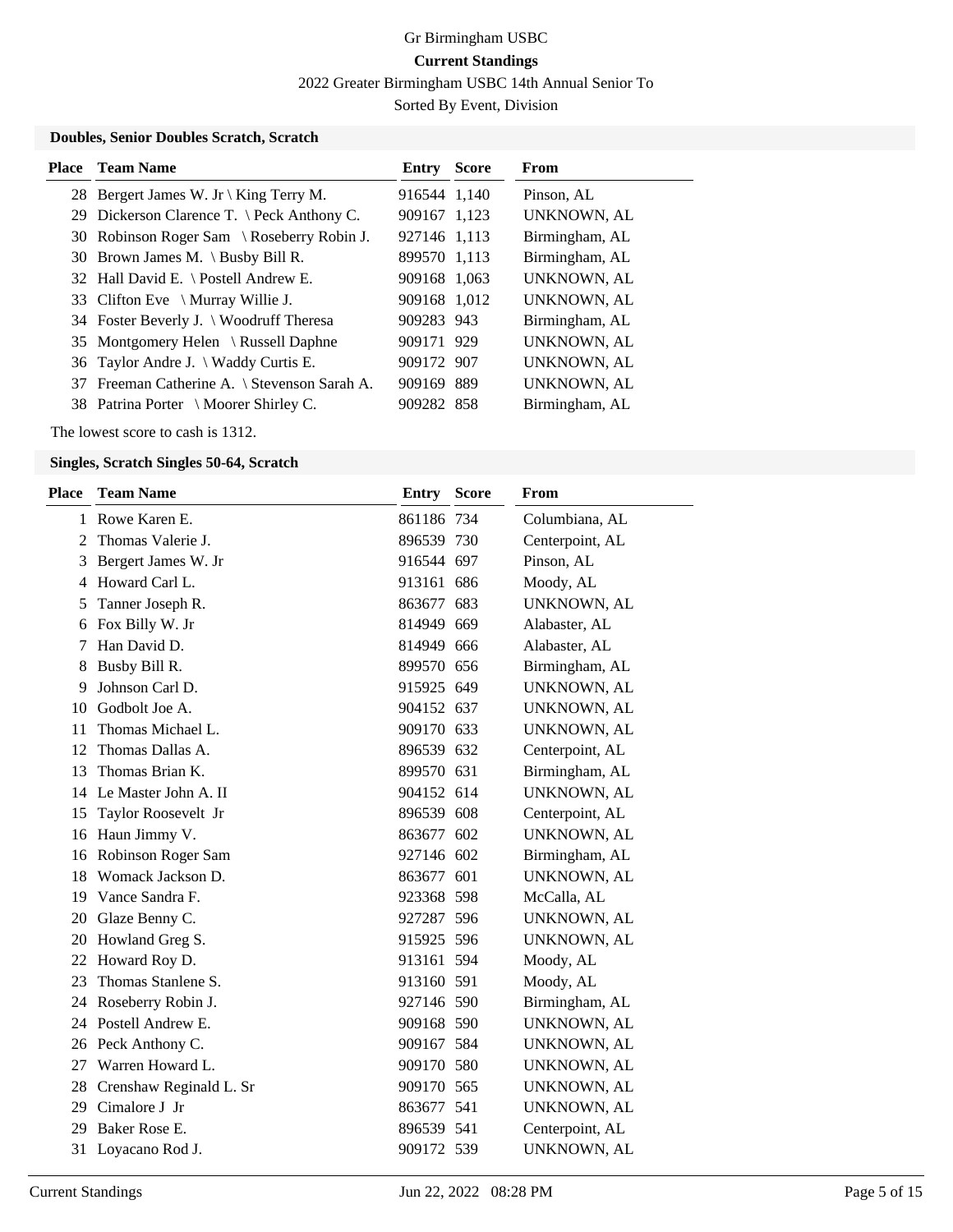2022 Greater Birmingham USBC 14th Annual Senior To

Sorted By Event, Division

### **Singles, Scratch Singles 50-64, Scratch**

| <b>Place</b> Team Name  | Entry      | <b>Score</b> | From               |
|-------------------------|------------|--------------|--------------------|
| 32 Sims Terry W.        | 927146 522 |              | Birmingham, AL     |
| 33 Mitchell Patricia D. | 909103 514 |              | Fairfield, AL      |
| 34 Mitchell Thomas L.   | 909103 501 |              | Fairfield, AL      |
| 35 Stevenson Sarah A.   | 909169 490 |              | <b>UNKNOWN, AL</b> |
| 36 Waddy Curtis E.      | 909287 485 |              | Birmingham, AL     |
| 37 Maye Vincent D.      | 899570 480 |              | Birmingham, AL     |
| 38 Montgomery Helen     | 909171 451 |              | <b>UNKNOWN, AL</b> |
| 39 Freeman Catherine A. | 909169 420 |              | UNKNOWN, AL        |

The lowest score to cash is 669.

#### **Singles, Scratch Singles 65+, Scratch**

The lowest score to cash is 624.

#### **Singles, Singles 50-64, Handicapped**

| <b>Place</b> Team Name | <b>Entry Score</b> | From            |
|------------------------|--------------------|-----------------|
| 1 Thomas Valerie J.    | 896539 802         | Centerpoint, AL |
| 2 Tanner Joseph R.     | 863677 799         | UNKNOWN, AL     |
| 3 Rowe Karen E.        | 861186 796         | Columbiana, AL  |
| 4 Christian Arthur F.  | 922035 794         | Anniston, AL    |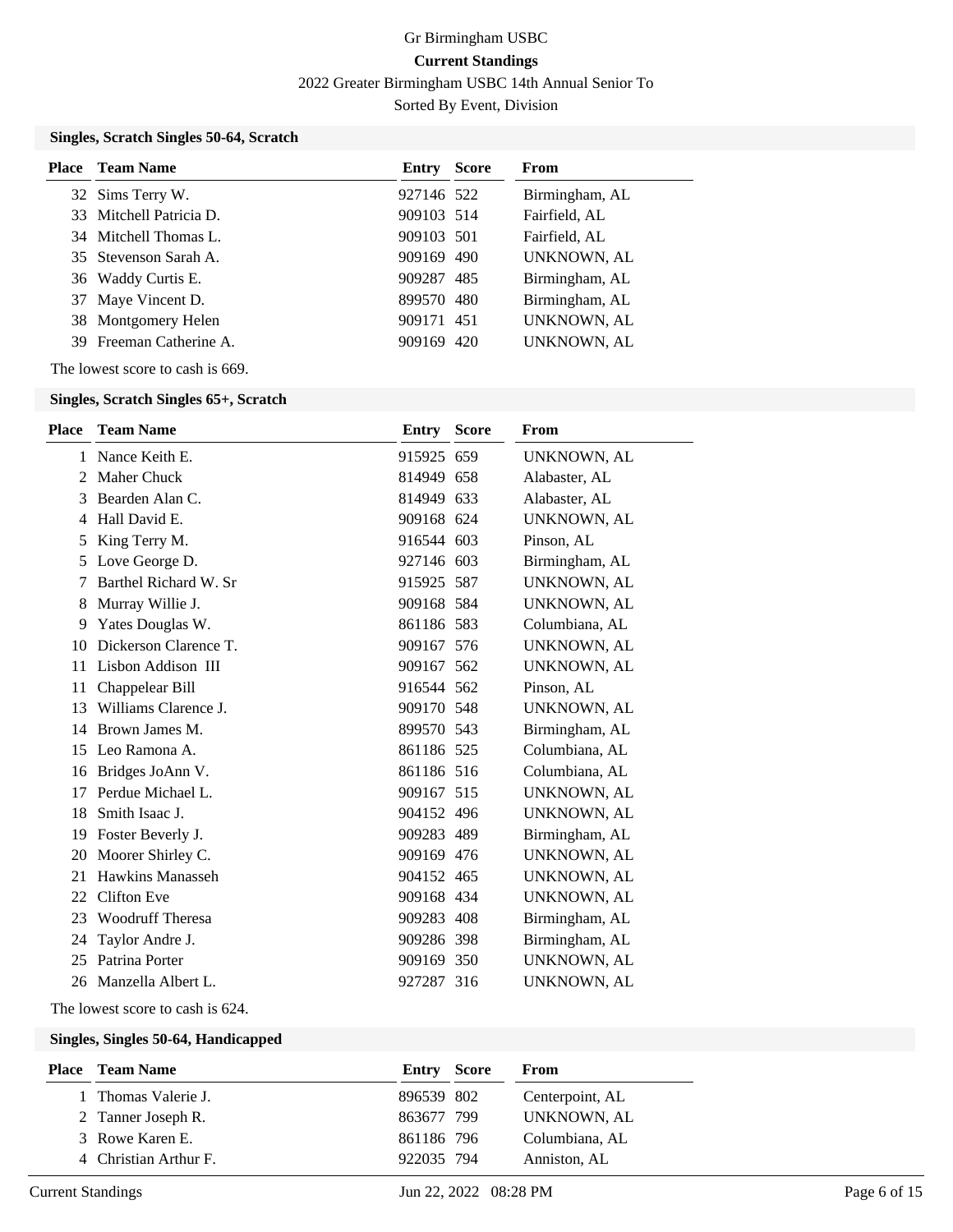2022 Greater Birmingham USBC 14th Annual Senior To

Sorted By Event, Division

### **Singles, Singles 50-64, Handicapped**

| <b>Place</b> | <b>Team Name</b>          | <b>Entry Score</b> |     | <b>From</b>        |
|--------------|---------------------------|--------------------|-----|--------------------|
| 5            | Godbolt Joe A.            | 904152 790         |     | UNKNOWN, AL        |
| 6            | Bergert James W. Jr       | 916544 786         |     | Pinson, AL         |
| 7            | Robinson Trina T.         | 919692 782         |     | <b>UNKNOWN, AL</b> |
| 8            | Johnson Karl              | 919697             | 781 | UNKNOWN, AL        |
| 9            | Davis David W. Sr         | 920164 768         |     | UNKNOWN, AL        |
| 10           | Hall Ullis C. Jr          | 922035 764         |     | Anniston, AL       |
| 11           | Busby Bill R.             | 899570 761         |     | Birmingham, AL     |
| 12           | Fox Billy W. Jr           | 814949 752         |     | Alabaster, AL      |
| 12           | Postell Andrew E.         | 909168 752         |     | UNKNOWN, AL        |
| 14           | Warren Howard L.          | 909170 750         |     | UNKNOWN, AL        |
| 15           | Williams Alicia H.        | 919693 743         |     | UNKNOWN, AL        |
|              | 16 Hill Victor L.         | 919694 742         |     | UNKNOWN, AL        |
| 17           | Draper Donna A.           | 920156 740         |     | UNKNOWN, AL        |
| 18           | Johnson Bridgett D.       | 920158 738         |     | UNKNOWN, AL        |
| 19           | Howard Carl L.            | 913161 734         |     | Moody, AL          |
| 20           | Vance Sandra F.           | 923368 730         |     | McCalla, AL        |
| 21           | Baker Rose E.             | 896539 727         |     | Centerpoint, AL    |
| 22           | <b>Brown Patty</b>        | 899508 726         |     | Pelham, AL         |
| 23           | Thomas Dallas A.          | 896539 718         |     | Centerpoint, AL    |
| 23           | Hebert Roger F.           | 917904 718         |     | Altoona, AL        |
| 25           | Bowman E Keith            | 927177 712         |     | UNKNOWN, AL        |
| 25           | Jackson Beverly L.        | 919130 712         |     | Trussville, AL     |
| 27           | Baker Rickey C. Sr        | 922788 711         |     | UNKNOWN, AL        |
| 28           | Thomas Michael L.         | 909170 705         |     | UNKNOWN, AL        |
| 29           | Johnson Carl D.           | 915925 700         |     | UNKNOWN, AL        |
| 30           | Stevenson Sarah A.        | 909169 697         |     | UNKNOWN, AL        |
| 31           | Thomas Stanlene S.        | 913160 696         |     | Moody, AL          |
|              | 32 Howard Roy D.          | 913161 693         |     | Moody, AL          |
| 33           | Sims Terry W.             | 927146 692         |     | Birmingham, AL     |
|              | 34 Mc Guire Mark A.       | 927177 691         |     | UNKNOWN, AL        |
| 34           | Robinson Roger Sam        | 927146 691         |     | Birmingham, AL     |
|              | 36 Kendall William C.     | 907859 686         |     | Odenville, AL      |
| 36           | Mitchell Patricia D.      | 909103 686         |     | Fairfield, AL      |
| 38           | Montgomery Helen          | 909171 685         |     | UNKNOWN, AL        |
| 38           | Glaze Benny C.            | 927287 685         |     | UNKNOWN, AL        |
| 40           | Han David D.              | 814949 684         |     | Alabaster, AL      |
| 40           | Muata Jueletha            | 919132 684         |     | UNKNOWN, AL        |
| 40           | Freeman Catherine A.      | 909169 684         |     | UNKNOWN, AL        |
| 43           | Johnson Rita B.           | 920160 683         |     | UNKNOWN, AL        |
| 43           | Price Lolita              | 919696 683         |     | UNKNOWN, AL        |
| 43           | Taylor Roosevelt Jr       | 896539 683         |     | Centerpoint, AL    |
| 46           | Loyacano Rod J.           | 909172 679         |     | UNKNOWN, AL        |
| 47           | Le Master John A. II      | 904152 678         |     | UNKNOWN, AL        |
| 48           | Harvey James R.           | 917904 675         |     | Altoona, AL        |
| 49           | Taylor-Callens Yolanda B. | 919131 674         |     | UNKNOWN, AL        |
| 50           | Zellander Armantha A.     | 919131 672         |     | UNKNOWN, AL        |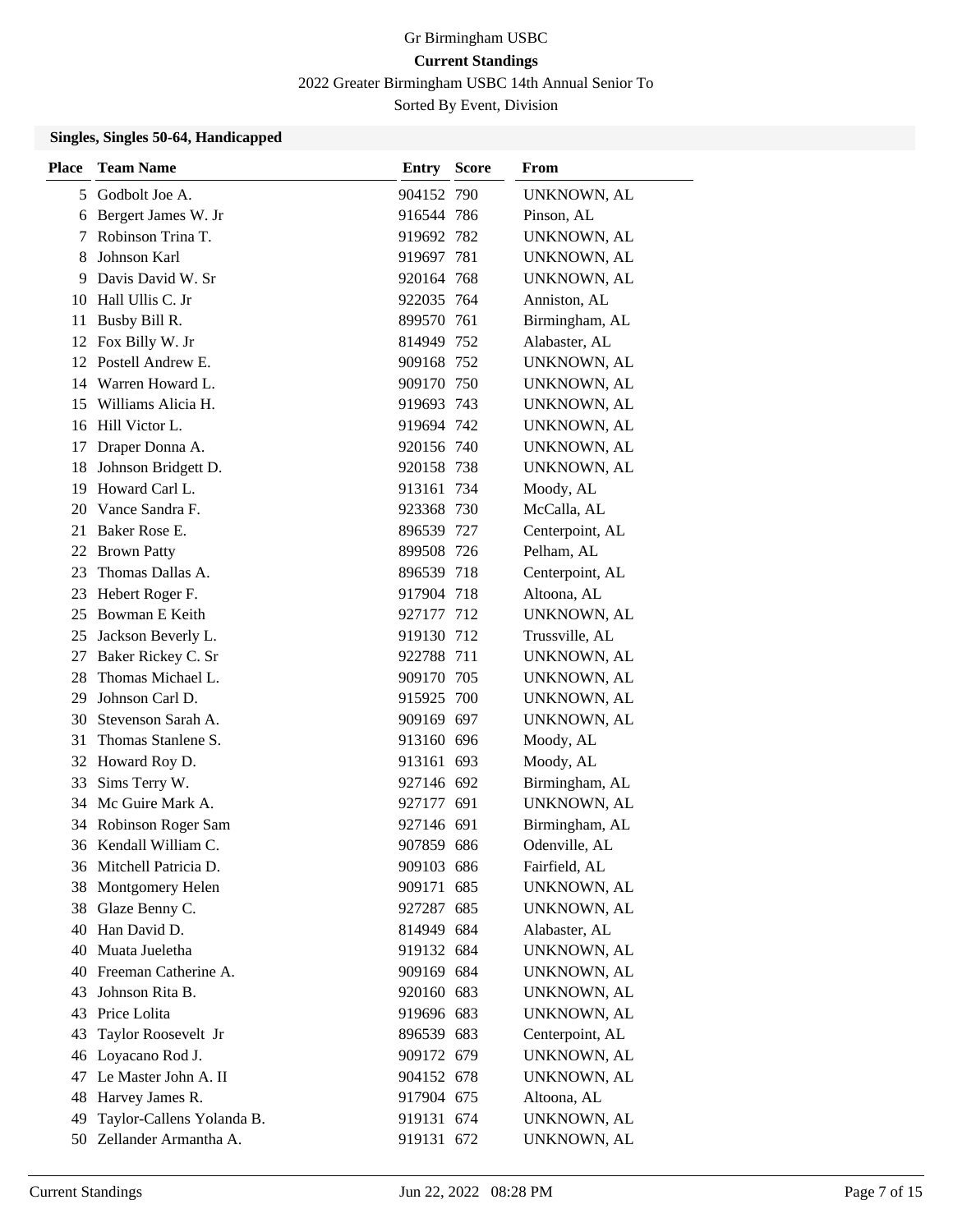2022 Greater Birmingham USBC 14th Annual Senior To

Sorted By Event, Division

### **Singles, Singles 50-64, Handicapped**

| <b>Place</b> | <b>Team Name</b>        | Entry      | <b>Score</b> | From               |
|--------------|-------------------------|------------|--------------|--------------------|
|              | 51 Howland Greg S.      | 915925 671 |              | UNKNOWN, AL        |
| 52           | Driggers Lynn M.        | 884834 666 |              | Pinson, AL         |
| 53           | McGregor Felecia D.     | 919696 662 |              | <b>UNKNOWN, AL</b> |
| 53           | Jones Gregory J. Sr     | 920157 662 |              | UNKNOWN, AL        |
| 53           | Peck Anthony C.         | 909167 662 |              | UNKNOWN, AL        |
| 56           | Roseberry Robin J.      | 927146 660 |              | Birmingham, AL     |
| 56           | Thomas Brian K.         | 899570 660 |              | Birmingham, AL     |
| 56           | Buse Connie P.          | 899508 660 |              | Pelham, AL         |
| 59           | Mc Arthur Willie J.     | 922789 658 |              | UNKNOWN, AL        |
| 60           | Harper Terry L.         | 917904 656 |              | Altoona, AL        |
| 61           | Womack Jackson D.       | 863677 655 |              | UNKNOWN, AL        |
| 62           | Wright Pamela L.        | 917330 651 |              | Harpersville, AL   |
| 63           | Orange Felecia R.       | 919132 647 |              | UNKNOWN, AL        |
| 64           | Crenshaw Reginald L. Sr | 909170 640 |              | <b>UNKNOWN, AL</b> |
| 65           | Haun Jimmy V.           | 863677 634 |              | UNKNOWN, AL        |
| 66           | Waddy Curtis E.         | 909287 630 |              | Birmingham, AL     |
| 67           | Hamlett Veritas A.      | 920158 629 |              | UNKNOWN, AL        |
| 68           | Cowley William H.       | 927177 617 |              | UNKNOWN, AL        |
| 69           | Westbrook Cynthia L.    | 919130 610 |              | Trussville, AL     |
| 70           | Cimalore J Jr           | 863677 597 |              | UNKNOWN, AL        |
| 71           | Burge Dan E. Jr         | 920156 592 |              | UNKNOWN, AL        |
| 72           | Maye Vincent D.         | 899570 585 |              | Birmingham, AL     |
| 73           | Mitchell Thomas L.      | 909103 576 |              | Fairfield, AL      |
| 74           | Cleckler Darrel L.      | 921202 560 |              | Alabaster, AL      |
|              |                         |            |              |                    |

The lowest score to cash is 752.

#### **Singles, Singles 65+, Handicapped**

| <b>Place</b> | <b>Team Name</b>        | <b>Entry Score</b> | <b>From</b>        |
|--------------|-------------------------|--------------------|--------------------|
| 1            | Sewell Eddie L. Sr      | 919130 795         | Trussville, AL     |
| 2            | Murray Willie J.        | 909168 773         | UNKNOWN, AL        |
| 3            | Hall David E.           | 909168 767         | UNKNOWN, AL        |
| 4            | Conner Eddie E.         | 922787 765         | UNKNOWN, AL        |
| 5            | Jones Snow              | 913160 760         | Moody, AL          |
| 6            | Nance Keith E.          | 915925 753         | UNKNOWN, AL        |
| 7            | Moorer Shirley C.       | 909169 743         | UNKNOWN, AL        |
| 8            | Sanders Gregory A.      | 919694 739         | UNKNOWN, AL        |
| 9            | Carroll Peggy S.        | 923368 736         | McCalla, AL        |
| 10           | Love George D.          | 927146 724         | Birmingham, AL     |
| 11           | King Terry M.           | 916544 716         | Pinson, AL         |
| 12           | Stewart Mary C.         | 923368 713         | McCalla, AL        |
| 13           | De Bardelaben Elaine T. | 920161 712         | UNKNOWN, AL        |
| 14           | Cunningham Susie K.     | 919132 702         | <b>UNKNOWN, AL</b> |
| 15           | Maher Chuck             | 814949 698         | Alabaster, AL      |
| 16           | Chappelear Bill         | 916544 694         | Pinson, AL         |
| 17           | Lawrence Ervina H.      | 919131 692         | UNKNOWN, AL        |
| 18           | Littrell Robert A.      | 919134 691         | UNKNOWN, AL        |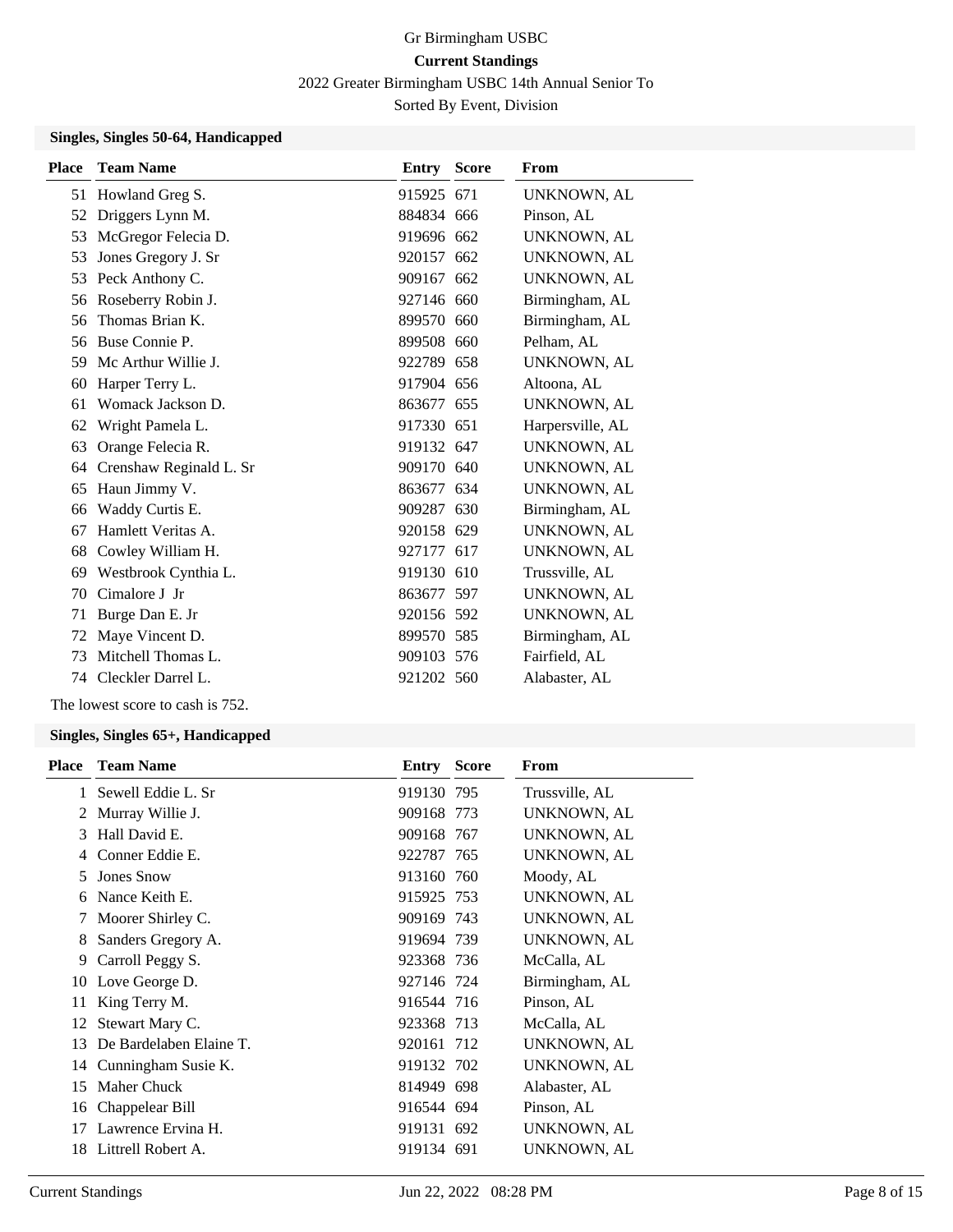2022 Greater Birmingham USBC 14th Annual Senior To

Sorted By Event, Division

### **Singles, Singles 65+, Handicapped**

| <b>Place</b> | <b>Team Name</b>         | <b>Entry Score</b> | From               |
|--------------|--------------------------|--------------------|--------------------|
|              | 19 Barthel Richard W. Sr | 915925 689         | UNKNOWN, AL        |
| 20           | Foster Beverly J.        | 909283 688         | Birmingham, AL     |
| 21           | Williams Clarence J.     | 909170 683         | UNKNOWN, AL        |
| 22           | Taylor Andre J.          | 909286 681         | Birmingham, AL     |
| 22           | Dickerson Clarence T.    | 909167 681         | UNKNOWN, AL        |
| 24           | Omar Yusuf K.            | 919695 679         | UNKNOWN, AL        |
|              | 25 Foushee Judy A.       | 884834 678         | Pinson, AL         |
|              | 26 Bishop Jackie F.      | 919692 677         | UNKNOWN, AL        |
| 27           | Timmons Jane E.          | 923368 675         | McCalla, AL        |
| 28           | Scott Bobby L.           | 920159 672         | UNKNOWN, AL        |
| 29           | Berry Mattie M.          | 919134 669         | <b>UNKNOWN, AL</b> |
| 30           | Storey Octavia F.        | 919132 667         | UNKNOWN, AL        |
|              | 31 Fields James E. Sr    | 919133 666         | UNKNOWN, AL        |
| 32           | Bearden Alan C.          | 814949 665         | Alabaster, AL      |
|              | 33 Clifton Eve           | 909168 663         | UNKNOWN, AL        |
|              | 34 Woodruff Theresa      | 909283 661         | Birmingham, AL     |
|              | 34 Modak Judy M.         | 899508 661         | Pelham, AL         |
|              | 36 Pressley Deborah      | 919130 660         | Trussville, AL     |
| 37           | Busenlehner Michael L.   | 884834 658         | Pinson, AL         |
|              | 38 Nelson James          | 919133 657         | UNKNOWN, AL        |
| 38           | Leo Ramona A.            | 861186 657         | Columbiana, AL     |
| 40           | Lisbon Addison III       | 909167 656         | UNKNOWN, AL        |
| 40           | Mc Cray Bonnie           | 919693 656         | UNKNOWN, AL        |
| 40           | Cook Deborah L.          | 899508 656         | Pelham, AL         |
| 43           | Bridgmon Betty E.        | 917330 654         | Harpersville, AL   |
| 44           | Davis Susan K.           | 917330 653         | Harpersville, AL   |
| 44           | Yates Douglas W.         | 861186 653         | Columbiana, AL     |
| 46           | Smith Isaac J.           | 904152 652         | UNKNOWN, AL        |
| 47           | Six Charlotte            | 907859 651         | Odenville, AL      |
| 48           | Brown Jean S.            | 917330 649         | Harpersville, AL   |
| 49           | Busenlehner Madonna D.   | 884834 644         | Pinson, AL         |
|              | 50 Brown James M.        | 899570 642         | Birmingham, AL     |
| 51           | Huffstutler Jack R.      | 907859 636         | Odenville, AL      |
| 52           | <b>Hawkins Manasseh</b>  | 904152 635         | UNKNOWN, AL        |
| 53           | Bridges JoAnn V.         | 861186 632         | Columbiana, AL     |
| 54           | Smith Pamela C.          | 922786 630         | UNKNOWN, AL        |
|              | 54 Wilson Ronald E.      | 919133 630         | UNKNOWN, AL        |
|              | 56 Perdue Michael L.     | 909167 617         | UNKNOWN, AL        |
| 57           | Erlanger Robert A.       | 907859 613         | Odenville, AL      |
| 58           | Johnson Marvin C.        | 919697 611         | UNKNOWN, AL        |
| 59           | Patrina Porter           | 909169 603         | UNKNOWN, AL        |
| 60           | Dorsey Shirley J.        | 919131 586         | UNKNOWN, AL        |
| 61           | Manzella Albert L.       | 927287 407         | UNKNOWN, AL        |

The lowest score to cash is 724.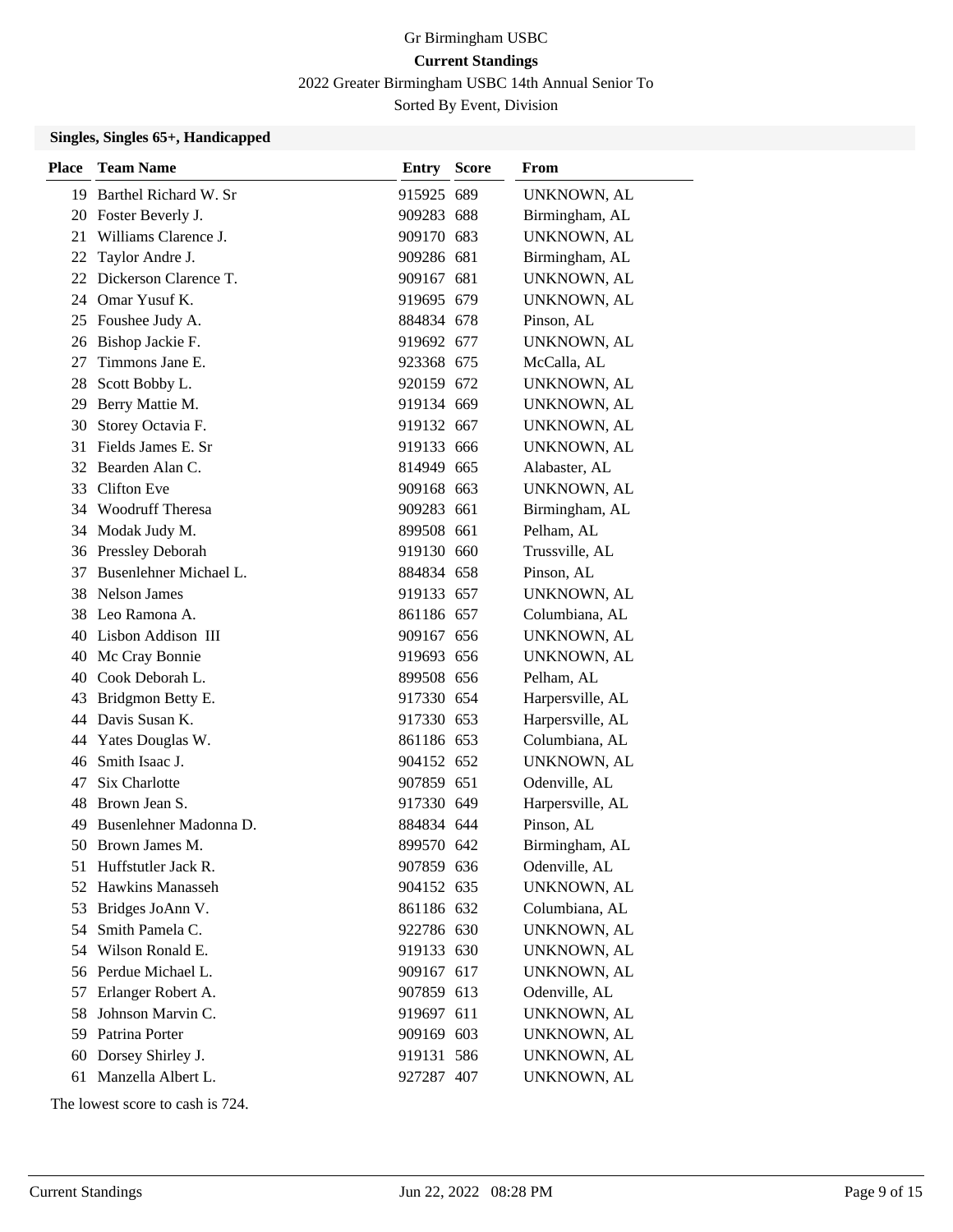2022 Greater Birmingham USBC 14th Annual Senior To

Sorted By Event, Division

### **Handicap All Events, Handicap All Events 50 - 64, Handicapped**

| <b>Place</b> | <b>Team Name</b>        | <b>Entry</b> | <b>Score</b> | <b>From</b>        |
|--------------|-------------------------|--------------|--------------|--------------------|
| 1            | Tanner Joseph R.        | 863677 2,303 |              | UNKNOWN, AL        |
| 2            | Thomas Dallas A.        | 896539 2,272 |              | Centerpoint, AL    |
| 3            | Thomas Valerie J.       | 896539 2,235 |              | Centerpoint, AL    |
|              | 4 Postell Andrew E.     | 909168 2,228 |              | UNKNOWN, AL        |
| 5            | Warren Howard L.        | 909170 2,221 |              | UNKNOWN, AL        |
|              | 6 Busby Bill R.         | 899570 2,219 |              | Birmingham, AL     |
| 7            | Thomas Stanlene S.      | 913160 2,205 |              | Moody, AL          |
| 8            | Godbolt Joe A.          | 904152 2,203 |              | UNKNOWN, AL        |
| 9            | Robinson Trina T.       | 919692 2,201 |              | UNKNOWN, AL        |
| 10           | Johnson Karl            | 919697 2,197 |              | UNKNOWN, AL        |
| 11           | Fox Billy W. Jr         | 814949 2,196 |              | Alabaster, AL      |
| 12           | Taylor Roosevelt Jr     | 896539 2,194 |              | Centerpoint, AL    |
| 13           | Bowman E Keith          | 927177 2,189 |              | UNKNOWN, AL        |
| 14           | Johnson Rita B.         | 919692 2,184 |              | UNKNOWN, AL        |
| 15           | Kendall William C.      | 907859 2,147 |              | Odenville, AL      |
| 15           | Vance Sandra F.         | 923368 2,147 |              | McCalla, AL        |
| 17           | Johnson Carl D.         | 915925 2,140 |              | UNKNOWN, AL        |
| 18           | Loyacano Rod J.         | 909172 2,136 |              | UNKNOWN, AL        |
| 19           | Howland Greg S.         | 915925 2,133 |              | UNKNOWN, AL        |
| 20           | Williams Alicia H.      | 919693 2,127 |              | UNKNOWN, AL        |
| 20           | Draper Donna A.         | 919697 2,127 |              | UNKNOWN, AL        |
| 22           | Jackson Beverly L.      | 919130 2,121 |              | Trussville, AL     |
| 23           | Bergert James W. Jr     | 916544 2,118 |              | Pinson, AL         |
|              | 24 Howard Carl L.       | 919694 2,115 |              | UNKNOWN, AL        |
| 25           | Baker Rose E.           | 896539 2,108 |              | Centerpoint, AL    |
| 26           | Stevenson Sarah A.      | 909169 2,106 |              | UNKNOWN, AL        |
| 27           | <b>Brown Patty</b>      | 899508 2,103 |              | Pelham, AL         |
| 28           | Christian Arthur F.     | 920160 2,100 |              | UNKNOWN, AL        |
| 29           | Howard Roy D.           | 919694 2,097 |              | UNKNOWN, AL        |
| 29           | Orange Felecia R.       | 919132 2,097 |              | UNKNOWN, AL        |
| 31           | Mc Arthur Willie J.     | 919695 2,094 |              | UNKNOWN, AL        |
| 32           | Davis David W. Sr       | 920164 2,092 |              | UNKNOWN, AL        |
| 33           | Hill Victor L.          | 919694 2,088 |              | UNKNOWN, AL        |
|              | 34 Peck Anthony C.      | 909167 2,086 |              | UNKNOWN, AL        |
| 35           | Price Lolita            | 919696 2,084 |              | <b>UNKNOWN, AL</b> |
| 36           | Jones Gregory J. Sr     | 919695 2,079 |              | UNKNOWN, AL        |
| 37           | Baker Rickey C. Sr      | 919695 2,074 |              | UNKNOWN, AL        |
| 38           | Thomas Brian K.         | 899570 2,073 |              | Birmingham, AL     |
| 39           | Zellander Armantha A.   | 919131 2,061 |              | UNKNOWN, AL        |
| 40           | Hamlett Veritas A.      | 919693 2,059 |              | UNKNOWN, AL        |
| 41           | McGregor Felecia D.     | 919696 2,058 |              | UNKNOWN, AL        |
| 42           | Montgomery Helen        | 909171 2,047 |              | UNKNOWN, AL        |
| 43           | Crenshaw Reginald L. Sr | 909170 2,041 |              | UNKNOWN, AL        |
| 44           | Sims Terry W.           | 927146 2,034 |              | Birmingham, AL     |
| 45           | Thomas Michael L.       | 909170 2,032 |              | UNKNOWN, AL        |
| 46           | Johnson Bridgett D.     | 919693 2,030 |              | UNKNOWN, AL        |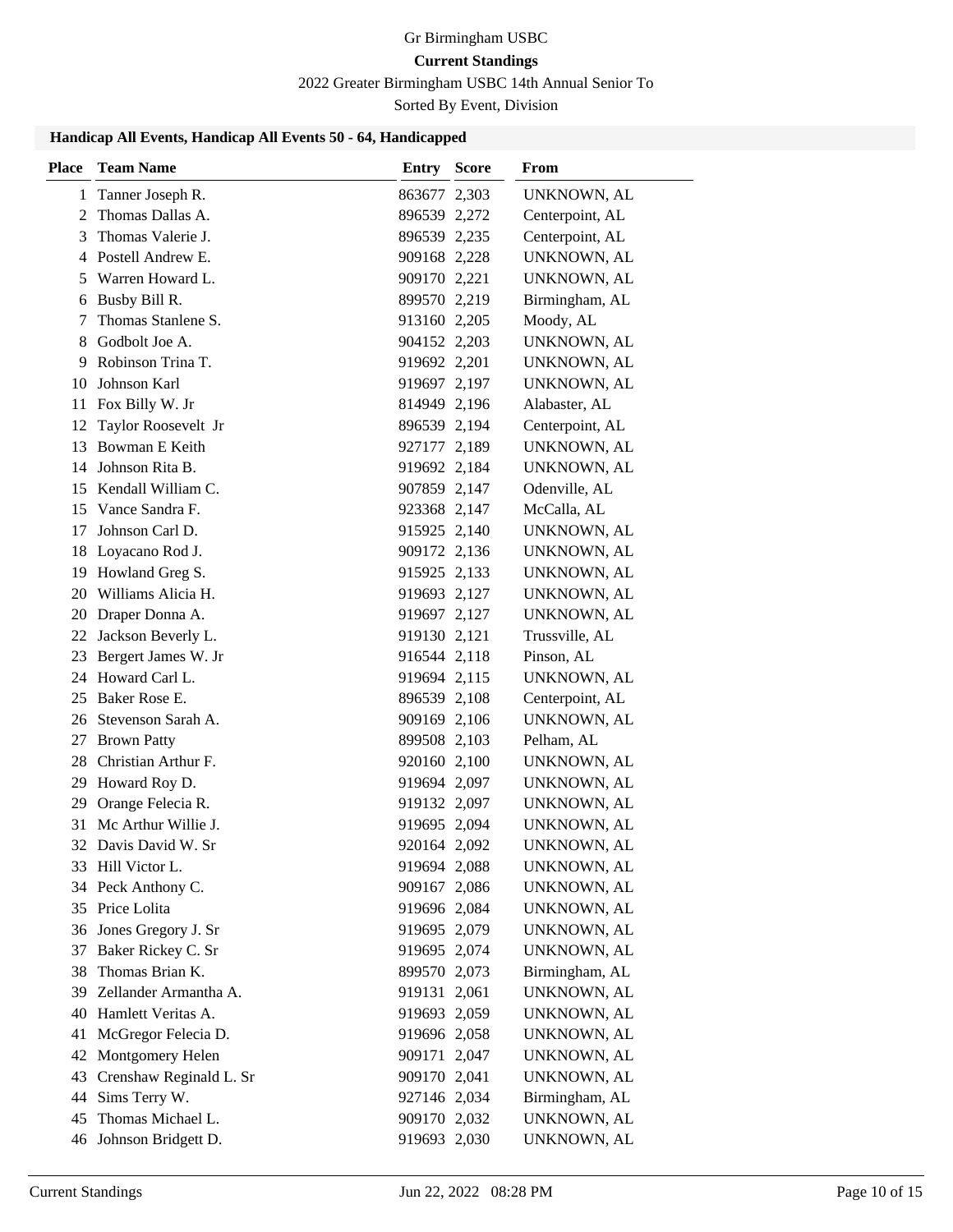2022 Greater Birmingham USBC 14th Annual Senior To

Sorted By Event, Division

### **Handicap All Events, Handicap All Events 50 - 64, Handicapped**

| <b>Place</b> | <b>Team Name</b>          | Entry        | <b>Score</b> | <b>From</b>      |
|--------------|---------------------------|--------------|--------------|------------------|
| 47           | Taylor-Callens Yolanda B. | 919131 2,028 |              | UNKNOWN, AL      |
| 47           | Womack Jackson D.         | 863677 2,028 |              | UNKNOWN, AL      |
| 49           | Maye Vincent D.           | 899570 2.027 |              | Birmingham, AL   |
| 50           | Westbrook Cynthia L.      | 919130 2,025 |              | Trussville, AL   |
| 51           | Driggers Lynn M.          | 884834 2,020 |              | Pinson, AL       |
| 52           | Waddy Curtis E.           | 909172 2,014 |              | UNKNOWN, AL      |
| 53           | Le Master John A. II      | 904152 2,012 |              | UNKNOWN, AL      |
|              | 54 Muata Jueletha         | 919132 2,001 |              | UNKNOWN, AL      |
| 55           | Rowe Karen E.             | 861186 1,991 |              | Columbiana, AL   |
| 56           | Mc Guire Mark A.          | 916544 1,989 |              | Pinson, AL       |
| 57           | Wright Pamela L.          | 917330 1,982 |              | Harpersville, AL |
| 58           | Buse Connie P.            | 899508 1,978 |              | Pelham, AL       |
| 59           | Robinson Roger Sam        | 927146 1.971 |              | Birmingham, AL   |
| 60           | Han David D.              | 814949 1,965 |              | Alabaster, AL    |
| 61           | Freeman Catherine A.      | 909169 1,957 |              | UNKNOWN, AL      |
| 62           | Cowley William H.         | 927177 1,940 |              | UNKNOWN, AL      |
| 63           | Roseberry Robin J.        | 927146 1,905 |              | Birmingham, AL   |
| 64           | Burge Dan E. Jr           | 919697 1,887 |              | UNKNOWN, AL      |
| 65           | Cimalore J Jr             | 863677 1,865 |              | UNKNOWN, AL      |
| 66           | Haun Jimmy V.             | 863677 1,790 |              | UNKNOWN, AL      |
| 67           | Smith Antonio D.          | 909172 1,454 |              | UNKNOWN, AL      |
| 68           | <b>Russell Daphne</b>     | 909171 1,310 |              | UNKNOWN, AL      |

The lowest score to cash is 2196.

#### **Handicap All Events, Handicap All Events 65+, Handicapped**

| Place | <b>Team Name</b>       | Entry        | <b>Score</b> | From               |
|-------|------------------------|--------------|--------------|--------------------|
| 1     | Sewell Eddie L. Sr     | 919130 2,255 |              | Trussville, AL     |
| 2     | Williams Clarence J.   | 909170 2,239 |              | UNKNOWN, AL        |
| 3     | <b>Jones Snow</b>      | 913160 2,233 |              | Moody, AL          |
| 4     | Moorer Shirley C.      | 909169 2,227 |              | UNKNOWN, AL        |
| 5     | Chappelear Bill        | 916544 2,198 |              | Pinson, AL         |
| 6     | Murray Willie J.       | 909168 2,197 |              | <b>UNKNOWN, AL</b> |
| 7     | Nance Keith E.         | 915925 2,190 |              | UNKNOWN, AL        |
| 8     | Scott Bobby L.         | 919692 2,164 |              | UNKNOWN, AL        |
| 9     | Love George D.         | 927146 2,147 |              | Birmingham, AL     |
| 10    | Smith Pamela C.        | 919696 2,142 |              | <b>UNKNOWN, AL</b> |
| 11    | Barthel Richard W. Sr  | 915925 2,129 |              | UNKNOWN, AL        |
| 12    | Lawrence Ervina H.     | 919131 2,123 |              | UNKNOWN, AL        |
| 13    | Brown James M.         | 899570 2,119 |              | Birmingham, AL     |
| 14    | Busenlehner Michael L. | 884834 2,110 |              | Pinson, AL         |
| 15    | <b>Maher Chuck</b>     | 814949 2,104 |              | Alabaster, AL      |
| 16    | Sanders Gregory A.     | 919694 2,103 |              | UNKNOWN, AL        |
| 17    | Taylor Andre J.        | 909172 2,095 |              | <b>UNKNOWN, AL</b> |
| 18    | Leo Ramona A.          | 861186 2,090 |              | Columbiana, AL     |
| 19    | King Terry M.          | 916544 2,087 |              | Pinson, AL         |
| 20    | Fields James E. Sr     | 919133 2,085 |              | UNKNOWN, AL        |
|       |                        |              |              |                    |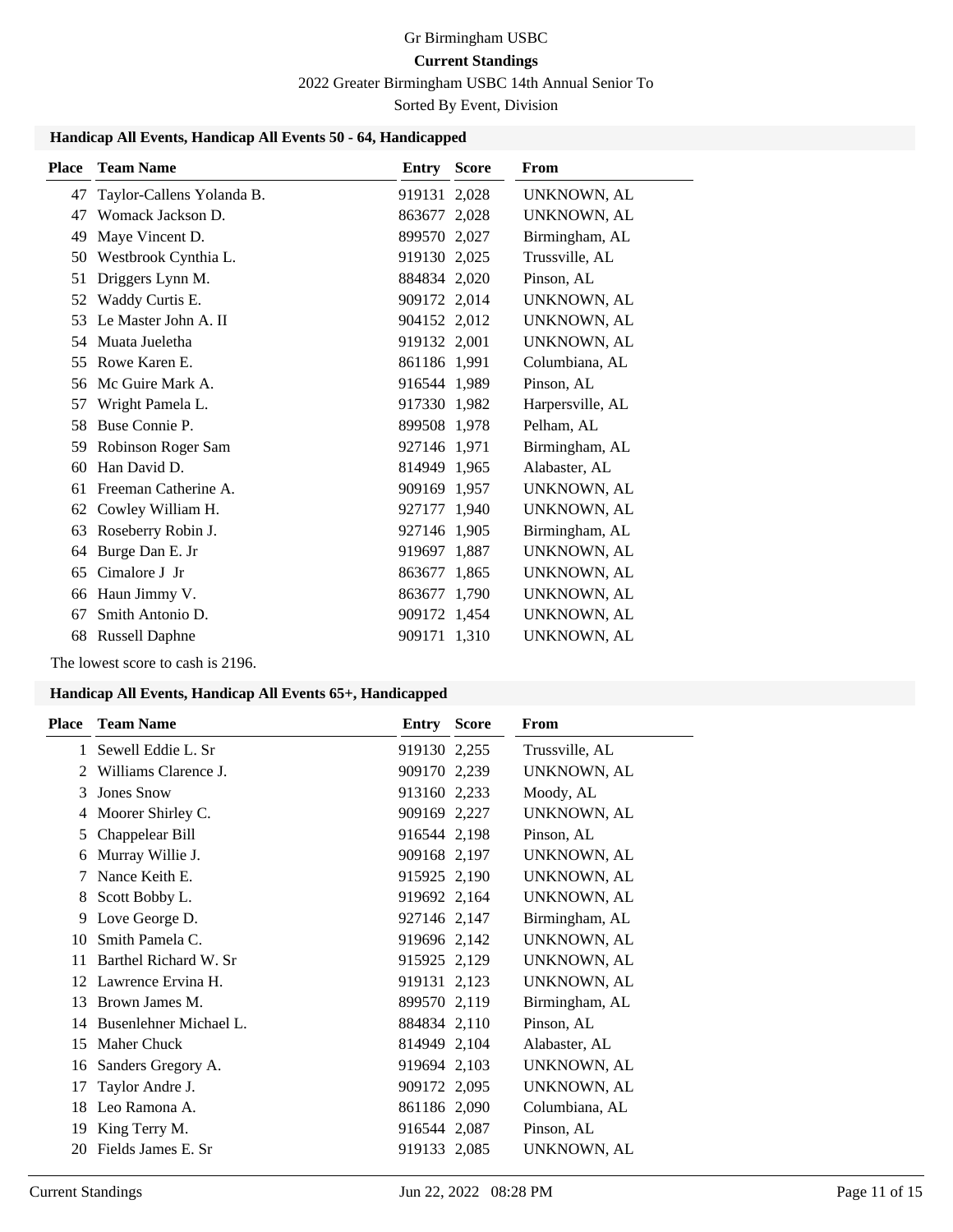2022 Greater Birmingham USBC 14th Annual Senior To

Sorted By Event, Division

### **Handicap All Events, Handicap All Events 65+, Handicapped**

| <b>Place</b> | <b>Team Name</b>           | Entry Score  | From             |
|--------------|----------------------------|--------------|------------------|
|              | 21 Mc Cray Bonnie          | 919693 2,081 | UNKNOWN, AL      |
|              | 22 Omar Yusuf K.           | 919695 2,065 | UNKNOWN, AL      |
|              | 23 Carroll Peggy S.        | 923368 2,064 | McCalla, AL      |
| 24           | Storey Octavia F.          | 919132 2,055 | UNKNOWN, AL      |
|              | 25 Clifton Eve             | 909168 2,052 | UNKNOWN, AL      |
|              | 26 Pressley Deborah        | 919130 2,047 | Trussville, AL   |
| 27           | Stewart Mary C.            | 923368 2,045 | McCalla, AL      |
|              | 28 Bishop Jackie F.        | 919692 2,043 | UNKNOWN, AL      |
|              | 28 Busenlehner Madonna D.  | 884834 2,043 | Pinson, AL       |
| 30           | Timmons Jane E.            | 923368 2,041 | McCalla, AL      |
|              | 31 Cook Deborah L.         | 899508 2,035 | Pelham, AL       |
|              | 32 Yates Douglas W.        | 861186 2,033 | Columbiana, AL   |
|              | 33 Lisbon Addison III      | 909167 2,031 | UNKNOWN, AL      |
|              | 34 Bearden Alan C.         | 814949 2,029 | Alabaster, AL    |
|              | 35 Foster Beverly J.       | 909171 2,026 | UNKNOWN, AL      |
|              | 36 Woodruff Theresa        | 909171 2,019 | UNKNOWN, AL      |
|              | 37 Hawkins Manasseh        | 904152 2,016 | UNKNOWN, AL      |
|              | 38 Huffstutler Jack R.     | 907859 2,014 | Odenville, AL    |
|              | 39 Wilson Ronald E.        | 919133 2,002 | UNKNOWN, AL      |
|              | 40 Cunningham Susie K.     | 919132 1,995 | UNKNOWN, AL      |
|              | 41 De Bardelaben Elaine T. | 919696 1,990 | UNKNOWN, AL      |
|              | 42 Davis Susan K.          | 917330 1,989 | Harpersville, AL |
|              | 43 Foushee Judy A.         | 884834 1,986 | Pinson, AL       |
| 44           | Brown Jean S.              | 917330 1,977 | Harpersville, AL |
|              | 45 Nelson James            | 919133 1,976 | UNKNOWN, AL      |
| 45           | Bridges JoAnn V.           | 861186 1,976 | Columbiana, AL   |
|              | 47 Perdue Michael L.       | 909167 1,967 | UNKNOWN, AL      |
|              | 48 Dorsey Shirley J.       | 919131 1,955 | UNKNOWN, AL      |
| 49           | Six Charlotte              | 907859 1,953 | Odenville, AL    |
| 49           | Hall David E.              | 909168 1,953 | UNKNOWN, AL      |
|              | 51 Bridgmon Betty E.       | 917330 1,947 | Harpersville, AL |
|              | 52 Johnson Marvin C.       | 919697 1,940 | UNKNOWN, AL      |
|              | 52 Dickerson Clarence T.   | 909167 1,940 | UNKNOWN, AL      |
|              | 54 Modak Judy M.           | 899508 1,905 | Pelham, AL       |
|              | 55 Erlanger Robert A.      | 907859 1,884 | Odenville, AL    |
|              | 56 Smith Isaac J.          | 904152 1,866 | UNKNOWN, AL      |
|              | 57 Patrina Porter          | 909169 1,806 | UNKNOWN, AL      |

The lowest score to cash is 2142.

#### **Scratch All Events, Scratch All Events 50 - 64, Scratch**

| <b>Place</b> Team Name | Entry Score  | From            |
|------------------------|--------------|-----------------|
| 1 Thomas Valerie J.    | 896539 2,019 | Centerpoint, AL |
| 2 Thomas Dallas A.     | 896539 2,014 | Centerpoint, AL |
| 3 Johnson Carl D.      | 915925 1,987 | UNKNOWN, AL     |
| 4 Thomas Brian K.      | 899570 1,986 | Birmingham, AL  |
| 5 Howard Carl L.       | 919694 1.971 | UNKNOWN, AL     |
|                        |              |                 |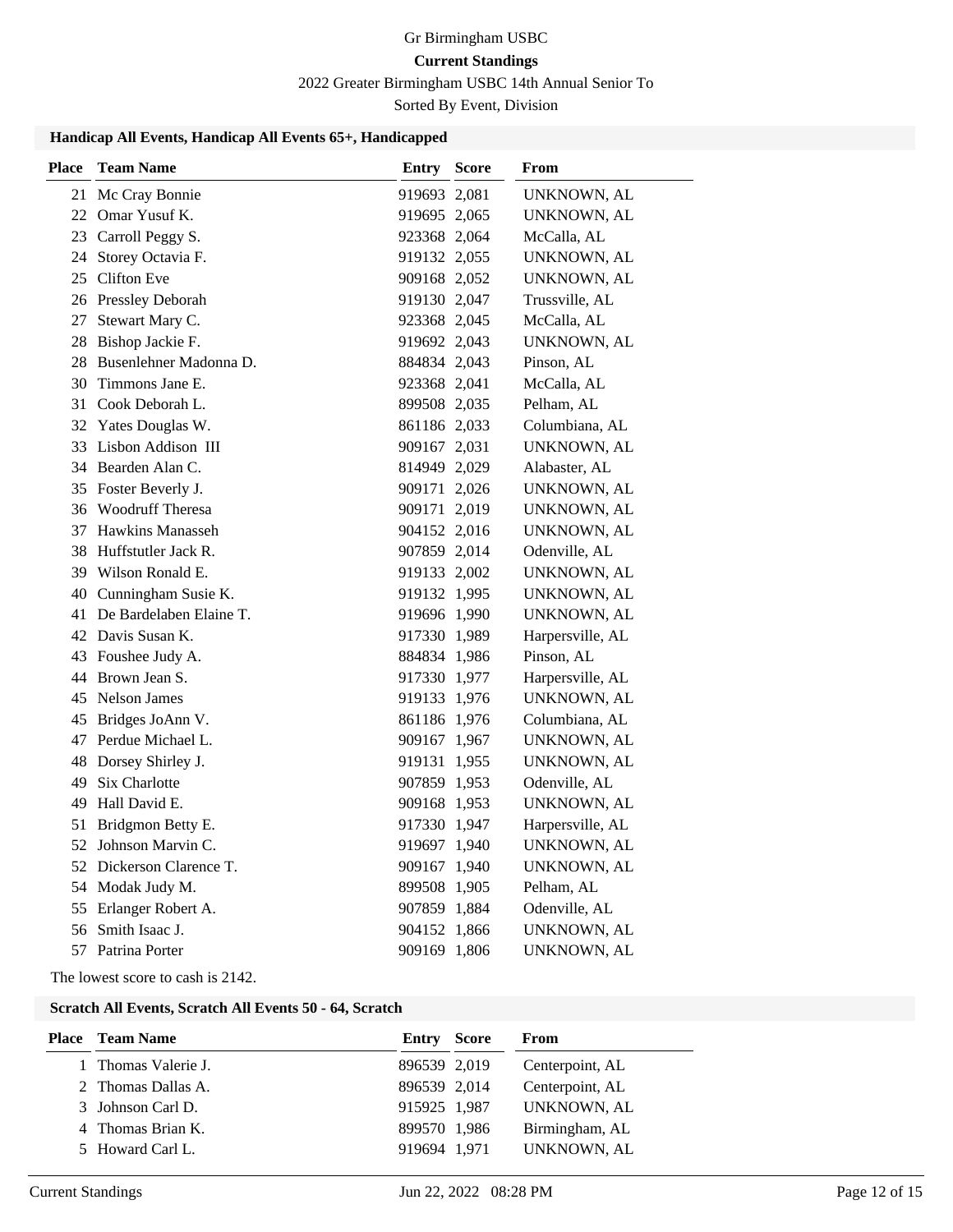2022 Greater Birmingham USBC 14th Annual Senior To

Sorted By Event, Division

### **Scratch All Events, Scratch All Events 50 - 64, Scratch**

| Taylor Roosevelt Jr<br>896539 1,969<br>Centerpoint, AL<br>6<br>Tanner Joseph R.<br>UNKNOWN, AL<br>863677 1,955<br>7<br>Fox Billy W. Jr<br>Alabaster, AL<br>814949 1,947<br>8<br>Mc Arthur Willie J.<br>UNKNOWN, AL<br>9<br>919695 1,932<br>10 Han David D.<br>814949 1,911<br>Alabaster, AL<br>Howland Greg S.<br>915925 1,908<br>UNKNOWN, AL<br>11<br>12 Busby Bill R.<br>899570 1,904<br>Birmingham, AL<br>Johnson Karl<br>UNKNOWN, AL<br>13<br>919697 1,891<br>Thomas Stanlene S.<br>913160 1,890<br>Moody, AL<br>14<br>Hill Victor L.<br>15<br>919694 1,878<br>UNKNOWN, AL<br>16 Womack Jackson D.<br>863677 1,866<br>UNKNOWN, AL<br>Peck Anthony C.<br>909167 1,852<br>UNKNOWN, AL<br>17<br>Bergert James W. Jr<br>Pinson, AL<br>18<br>916544 1,851<br>Baker Rickey C. Sr<br>UNKNOWN, AL<br>19<br>919695 1,825<br>20 Le Master John A. II<br>904152 1,820<br>UNKNOWN, AL<br>Thomas Michael L.<br>21<br>909170 1,816<br>UNKNOWN, AL<br>Crenshaw Reginald L. Sr<br>909170 1,816<br>21<br>UNKNOWN, AL<br>Jones Gregory J. Sr<br>919695 1,812<br>UNKNOWN, AL<br>23<br>24 Rowe Karen E.<br>Columbiana, AL<br>861186 1,805<br>UNKNOWN, AL<br>Howard Roy D.<br>919694 1,800<br>25<br>26 Vance Sandra F.<br>923368 1,751<br>McCalla, AL<br>Godbolt Joe A.<br>27<br>904152 1,744<br>UNKNOWN, AL<br>28 Postell Andrew E.<br>909168 1,742<br>UNKNOWN, AL<br>Johnson Bridgett D.<br>919693 1,739<br>29<br>UNKNOWN, AL<br>Hamlett Veritas A.<br>919693 1,729<br>30<br>UNKNOWN, AL<br>Burge Dan E. Jr<br>919697 1,725<br>UNKNOWN, AL<br>31<br>32 Loyacano Rod J.<br>909172 1,716<br>UNKNOWN, AL<br>Maye Vincent D.<br>Birmingham, AL<br>33<br>899570 1,712<br>34 Warren Howard L.<br>UNKNOWN, AL<br>909170 1,711<br>Robinson Roger Sam<br>Birmingham, AL<br>35<br>927146 1,704<br>36 Cimalore J Jr<br>863677 1,697<br>UNKNOWN, AL<br>927146 1,695<br>Birmingham, AL<br>37<br>Roseberry Robin J.<br>38 Haun Jimmy V.<br>863677 1,694<br>UNKNOWN, AL<br>Johnson Rita B.<br>39<br>919692 1,692<br>UNKNOWN, AL<br>40 Williams Alicia H.<br>919693 1,674<br><b>UNKNOWN, AL</b><br>Draper Donna A.<br>919697 1,659<br>41<br><b>UNKNOWN, AL</b><br>Muata Jueletha<br>919132 1,647<br>42<br>UNKNOWN, AL<br>Price Lolita<br>919696 1,607<br>UNKNOWN, AL<br>43<br>Orange Felecia R.<br>919132 1,605<br>44<br>UNKNOWN, AL<br>Waddy Curtis E.<br>45<br>909172 1,579<br>UNKNOWN, AL<br>McGregor Felecia D.<br>919696 1,572<br>46<br>UNKNOWN, AL<br>Davis David W. Sr<br>47<br>UNKNOWN, AL<br>920164 1,567<br>Baker Rose E.<br>896539 1,550<br>Centerpoint, AL<br>48<br>Taylor-Callens Yolanda B.<br>49<br>919131 1,527<br>UNKNOWN, AL<br>Sims Terry W.<br>Birmingham, AL<br>50<br>927146 1,524 | <b>Place</b> | <b>Team Name</b>      | Entry | <b>Score</b> | From        |
|--------------------------------------------------------------------------------------------------------------------------------------------------------------------------------------------------------------------------------------------------------------------------------------------------------------------------------------------------------------------------------------------------------------------------------------------------------------------------------------------------------------------------------------------------------------------------------------------------------------------------------------------------------------------------------------------------------------------------------------------------------------------------------------------------------------------------------------------------------------------------------------------------------------------------------------------------------------------------------------------------------------------------------------------------------------------------------------------------------------------------------------------------------------------------------------------------------------------------------------------------------------------------------------------------------------------------------------------------------------------------------------------------------------------------------------------------------------------------------------------------------------------------------------------------------------------------------------------------------------------------------------------------------------------------------------------------------------------------------------------------------------------------------------------------------------------------------------------------------------------------------------------------------------------------------------------------------------------------------------------------------------------------------------------------------------------------------------------------------------------------------------------------------------------------------------------------------------------------------------------------------------------------------------------------------------------------------------------------------------------------------------------------------------------------------------------------------------------------------------------------------------------------------------------------------------------------------------------------------------------------------------------------------------------------|--------------|-----------------------|-------|--------------|-------------|
|                                                                                                                                                                                                                                                                                                                                                                                                                                                                                                                                                                                                                                                                                                                                                                                                                                                                                                                                                                                                                                                                                                                                                                                                                                                                                                                                                                                                                                                                                                                                                                                                                                                                                                                                                                                                                                                                                                                                                                                                                                                                                                                                                                                                                                                                                                                                                                                                                                                                                                                                                                                                                                                                          |              |                       |       |              |             |
|                                                                                                                                                                                                                                                                                                                                                                                                                                                                                                                                                                                                                                                                                                                                                                                                                                                                                                                                                                                                                                                                                                                                                                                                                                                                                                                                                                                                                                                                                                                                                                                                                                                                                                                                                                                                                                                                                                                                                                                                                                                                                                                                                                                                                                                                                                                                                                                                                                                                                                                                                                                                                                                                          |              |                       |       |              |             |
|                                                                                                                                                                                                                                                                                                                                                                                                                                                                                                                                                                                                                                                                                                                                                                                                                                                                                                                                                                                                                                                                                                                                                                                                                                                                                                                                                                                                                                                                                                                                                                                                                                                                                                                                                                                                                                                                                                                                                                                                                                                                                                                                                                                                                                                                                                                                                                                                                                                                                                                                                                                                                                                                          |              |                       |       |              |             |
|                                                                                                                                                                                                                                                                                                                                                                                                                                                                                                                                                                                                                                                                                                                                                                                                                                                                                                                                                                                                                                                                                                                                                                                                                                                                                                                                                                                                                                                                                                                                                                                                                                                                                                                                                                                                                                                                                                                                                                                                                                                                                                                                                                                                                                                                                                                                                                                                                                                                                                                                                                                                                                                                          |              |                       |       |              |             |
|                                                                                                                                                                                                                                                                                                                                                                                                                                                                                                                                                                                                                                                                                                                                                                                                                                                                                                                                                                                                                                                                                                                                                                                                                                                                                                                                                                                                                                                                                                                                                                                                                                                                                                                                                                                                                                                                                                                                                                                                                                                                                                                                                                                                                                                                                                                                                                                                                                                                                                                                                                                                                                                                          |              |                       |       |              |             |
|                                                                                                                                                                                                                                                                                                                                                                                                                                                                                                                                                                                                                                                                                                                                                                                                                                                                                                                                                                                                                                                                                                                                                                                                                                                                                                                                                                                                                                                                                                                                                                                                                                                                                                                                                                                                                                                                                                                                                                                                                                                                                                                                                                                                                                                                                                                                                                                                                                                                                                                                                                                                                                                                          |              |                       |       |              |             |
|                                                                                                                                                                                                                                                                                                                                                                                                                                                                                                                                                                                                                                                                                                                                                                                                                                                                                                                                                                                                                                                                                                                                                                                                                                                                                                                                                                                                                                                                                                                                                                                                                                                                                                                                                                                                                                                                                                                                                                                                                                                                                                                                                                                                                                                                                                                                                                                                                                                                                                                                                                                                                                                                          |              |                       |       |              |             |
|                                                                                                                                                                                                                                                                                                                                                                                                                                                                                                                                                                                                                                                                                                                                                                                                                                                                                                                                                                                                                                                                                                                                                                                                                                                                                                                                                                                                                                                                                                                                                                                                                                                                                                                                                                                                                                                                                                                                                                                                                                                                                                                                                                                                                                                                                                                                                                                                                                                                                                                                                                                                                                                                          |              |                       |       |              |             |
|                                                                                                                                                                                                                                                                                                                                                                                                                                                                                                                                                                                                                                                                                                                                                                                                                                                                                                                                                                                                                                                                                                                                                                                                                                                                                                                                                                                                                                                                                                                                                                                                                                                                                                                                                                                                                                                                                                                                                                                                                                                                                                                                                                                                                                                                                                                                                                                                                                                                                                                                                                                                                                                                          |              |                       |       |              |             |
|                                                                                                                                                                                                                                                                                                                                                                                                                                                                                                                                                                                                                                                                                                                                                                                                                                                                                                                                                                                                                                                                                                                                                                                                                                                                                                                                                                                                                                                                                                                                                                                                                                                                                                                                                                                                                                                                                                                                                                                                                                                                                                                                                                                                                                                                                                                                                                                                                                                                                                                                                                                                                                                                          |              |                       |       |              |             |
|                                                                                                                                                                                                                                                                                                                                                                                                                                                                                                                                                                                                                                                                                                                                                                                                                                                                                                                                                                                                                                                                                                                                                                                                                                                                                                                                                                                                                                                                                                                                                                                                                                                                                                                                                                                                                                                                                                                                                                                                                                                                                                                                                                                                                                                                                                                                                                                                                                                                                                                                                                                                                                                                          |              |                       |       |              |             |
|                                                                                                                                                                                                                                                                                                                                                                                                                                                                                                                                                                                                                                                                                                                                                                                                                                                                                                                                                                                                                                                                                                                                                                                                                                                                                                                                                                                                                                                                                                                                                                                                                                                                                                                                                                                                                                                                                                                                                                                                                                                                                                                                                                                                                                                                                                                                                                                                                                                                                                                                                                                                                                                                          |              |                       |       |              |             |
|                                                                                                                                                                                                                                                                                                                                                                                                                                                                                                                                                                                                                                                                                                                                                                                                                                                                                                                                                                                                                                                                                                                                                                                                                                                                                                                                                                                                                                                                                                                                                                                                                                                                                                                                                                                                                                                                                                                                                                                                                                                                                                                                                                                                                                                                                                                                                                                                                                                                                                                                                                                                                                                                          |              |                       |       |              |             |
|                                                                                                                                                                                                                                                                                                                                                                                                                                                                                                                                                                                                                                                                                                                                                                                                                                                                                                                                                                                                                                                                                                                                                                                                                                                                                                                                                                                                                                                                                                                                                                                                                                                                                                                                                                                                                                                                                                                                                                                                                                                                                                                                                                                                                                                                                                                                                                                                                                                                                                                                                                                                                                                                          |              |                       |       |              |             |
|                                                                                                                                                                                                                                                                                                                                                                                                                                                                                                                                                                                                                                                                                                                                                                                                                                                                                                                                                                                                                                                                                                                                                                                                                                                                                                                                                                                                                                                                                                                                                                                                                                                                                                                                                                                                                                                                                                                                                                                                                                                                                                                                                                                                                                                                                                                                                                                                                                                                                                                                                                                                                                                                          |              |                       |       |              |             |
|                                                                                                                                                                                                                                                                                                                                                                                                                                                                                                                                                                                                                                                                                                                                                                                                                                                                                                                                                                                                                                                                                                                                                                                                                                                                                                                                                                                                                                                                                                                                                                                                                                                                                                                                                                                                                                                                                                                                                                                                                                                                                                                                                                                                                                                                                                                                                                                                                                                                                                                                                                                                                                                                          |              |                       |       |              |             |
|                                                                                                                                                                                                                                                                                                                                                                                                                                                                                                                                                                                                                                                                                                                                                                                                                                                                                                                                                                                                                                                                                                                                                                                                                                                                                                                                                                                                                                                                                                                                                                                                                                                                                                                                                                                                                                                                                                                                                                                                                                                                                                                                                                                                                                                                                                                                                                                                                                                                                                                                                                                                                                                                          |              |                       |       |              |             |
|                                                                                                                                                                                                                                                                                                                                                                                                                                                                                                                                                                                                                                                                                                                                                                                                                                                                                                                                                                                                                                                                                                                                                                                                                                                                                                                                                                                                                                                                                                                                                                                                                                                                                                                                                                                                                                                                                                                                                                                                                                                                                                                                                                                                                                                                                                                                                                                                                                                                                                                                                                                                                                                                          |              |                       |       |              |             |
|                                                                                                                                                                                                                                                                                                                                                                                                                                                                                                                                                                                                                                                                                                                                                                                                                                                                                                                                                                                                                                                                                                                                                                                                                                                                                                                                                                                                                                                                                                                                                                                                                                                                                                                                                                                                                                                                                                                                                                                                                                                                                                                                                                                                                                                                                                                                                                                                                                                                                                                                                                                                                                                                          |              |                       |       |              |             |
|                                                                                                                                                                                                                                                                                                                                                                                                                                                                                                                                                                                                                                                                                                                                                                                                                                                                                                                                                                                                                                                                                                                                                                                                                                                                                                                                                                                                                                                                                                                                                                                                                                                                                                                                                                                                                                                                                                                                                                                                                                                                                                                                                                                                                                                                                                                                                                                                                                                                                                                                                                                                                                                                          |              |                       |       |              |             |
|                                                                                                                                                                                                                                                                                                                                                                                                                                                                                                                                                                                                                                                                                                                                                                                                                                                                                                                                                                                                                                                                                                                                                                                                                                                                                                                                                                                                                                                                                                                                                                                                                                                                                                                                                                                                                                                                                                                                                                                                                                                                                                                                                                                                                                                                                                                                                                                                                                                                                                                                                                                                                                                                          |              |                       |       |              |             |
|                                                                                                                                                                                                                                                                                                                                                                                                                                                                                                                                                                                                                                                                                                                                                                                                                                                                                                                                                                                                                                                                                                                                                                                                                                                                                                                                                                                                                                                                                                                                                                                                                                                                                                                                                                                                                                                                                                                                                                                                                                                                                                                                                                                                                                                                                                                                                                                                                                                                                                                                                                                                                                                                          |              |                       |       |              |             |
|                                                                                                                                                                                                                                                                                                                                                                                                                                                                                                                                                                                                                                                                                                                                                                                                                                                                                                                                                                                                                                                                                                                                                                                                                                                                                                                                                                                                                                                                                                                                                                                                                                                                                                                                                                                                                                                                                                                                                                                                                                                                                                                                                                                                                                                                                                                                                                                                                                                                                                                                                                                                                                                                          |              |                       |       |              |             |
|                                                                                                                                                                                                                                                                                                                                                                                                                                                                                                                                                                                                                                                                                                                                                                                                                                                                                                                                                                                                                                                                                                                                                                                                                                                                                                                                                                                                                                                                                                                                                                                                                                                                                                                                                                                                                                                                                                                                                                                                                                                                                                                                                                                                                                                                                                                                                                                                                                                                                                                                                                                                                                                                          |              |                       |       |              |             |
|                                                                                                                                                                                                                                                                                                                                                                                                                                                                                                                                                                                                                                                                                                                                                                                                                                                                                                                                                                                                                                                                                                                                                                                                                                                                                                                                                                                                                                                                                                                                                                                                                                                                                                                                                                                                                                                                                                                                                                                                                                                                                                                                                                                                                                                                                                                                                                                                                                                                                                                                                                                                                                                                          |              |                       |       |              |             |
|                                                                                                                                                                                                                                                                                                                                                                                                                                                                                                                                                                                                                                                                                                                                                                                                                                                                                                                                                                                                                                                                                                                                                                                                                                                                                                                                                                                                                                                                                                                                                                                                                                                                                                                                                                                                                                                                                                                                                                                                                                                                                                                                                                                                                                                                                                                                                                                                                                                                                                                                                                                                                                                                          |              |                       |       |              |             |
|                                                                                                                                                                                                                                                                                                                                                                                                                                                                                                                                                                                                                                                                                                                                                                                                                                                                                                                                                                                                                                                                                                                                                                                                                                                                                                                                                                                                                                                                                                                                                                                                                                                                                                                                                                                                                                                                                                                                                                                                                                                                                                                                                                                                                                                                                                                                                                                                                                                                                                                                                                                                                                                                          |              |                       |       |              |             |
|                                                                                                                                                                                                                                                                                                                                                                                                                                                                                                                                                                                                                                                                                                                                                                                                                                                                                                                                                                                                                                                                                                                                                                                                                                                                                                                                                                                                                                                                                                                                                                                                                                                                                                                                                                                                                                                                                                                                                                                                                                                                                                                                                                                                                                                                                                                                                                                                                                                                                                                                                                                                                                                                          |              |                       |       |              |             |
|                                                                                                                                                                                                                                                                                                                                                                                                                                                                                                                                                                                                                                                                                                                                                                                                                                                                                                                                                                                                                                                                                                                                                                                                                                                                                                                                                                                                                                                                                                                                                                                                                                                                                                                                                                                                                                                                                                                                                                                                                                                                                                                                                                                                                                                                                                                                                                                                                                                                                                                                                                                                                                                                          |              |                       |       |              |             |
|                                                                                                                                                                                                                                                                                                                                                                                                                                                                                                                                                                                                                                                                                                                                                                                                                                                                                                                                                                                                                                                                                                                                                                                                                                                                                                                                                                                                                                                                                                                                                                                                                                                                                                                                                                                                                                                                                                                                                                                                                                                                                                                                                                                                                                                                                                                                                                                                                                                                                                                                                                                                                                                                          |              |                       |       |              |             |
|                                                                                                                                                                                                                                                                                                                                                                                                                                                                                                                                                                                                                                                                                                                                                                                                                                                                                                                                                                                                                                                                                                                                                                                                                                                                                                                                                                                                                                                                                                                                                                                                                                                                                                                                                                                                                                                                                                                                                                                                                                                                                                                                                                                                                                                                                                                                                                                                                                                                                                                                                                                                                                                                          |              |                       |       |              |             |
|                                                                                                                                                                                                                                                                                                                                                                                                                                                                                                                                                                                                                                                                                                                                                                                                                                                                                                                                                                                                                                                                                                                                                                                                                                                                                                                                                                                                                                                                                                                                                                                                                                                                                                                                                                                                                                                                                                                                                                                                                                                                                                                                                                                                                                                                                                                                                                                                                                                                                                                                                                                                                                                                          |              |                       |       |              |             |
|                                                                                                                                                                                                                                                                                                                                                                                                                                                                                                                                                                                                                                                                                                                                                                                                                                                                                                                                                                                                                                                                                                                                                                                                                                                                                                                                                                                                                                                                                                                                                                                                                                                                                                                                                                                                                                                                                                                                                                                                                                                                                                                                                                                                                                                                                                                                                                                                                                                                                                                                                                                                                                                                          |              |                       |       |              |             |
|                                                                                                                                                                                                                                                                                                                                                                                                                                                                                                                                                                                                                                                                                                                                                                                                                                                                                                                                                                                                                                                                                                                                                                                                                                                                                                                                                                                                                                                                                                                                                                                                                                                                                                                                                                                                                                                                                                                                                                                                                                                                                                                                                                                                                                                                                                                                                                                                                                                                                                                                                                                                                                                                          |              |                       |       |              |             |
|                                                                                                                                                                                                                                                                                                                                                                                                                                                                                                                                                                                                                                                                                                                                                                                                                                                                                                                                                                                                                                                                                                                                                                                                                                                                                                                                                                                                                                                                                                                                                                                                                                                                                                                                                                                                                                                                                                                                                                                                                                                                                                                                                                                                                                                                                                                                                                                                                                                                                                                                                                                                                                                                          |              |                       |       |              |             |
|                                                                                                                                                                                                                                                                                                                                                                                                                                                                                                                                                                                                                                                                                                                                                                                                                                                                                                                                                                                                                                                                                                                                                                                                                                                                                                                                                                                                                                                                                                                                                                                                                                                                                                                                                                                                                                                                                                                                                                                                                                                                                                                                                                                                                                                                                                                                                                                                                                                                                                                                                                                                                                                                          |              |                       |       |              |             |
|                                                                                                                                                                                                                                                                                                                                                                                                                                                                                                                                                                                                                                                                                                                                                                                                                                                                                                                                                                                                                                                                                                                                                                                                                                                                                                                                                                                                                                                                                                                                                                                                                                                                                                                                                                                                                                                                                                                                                                                                                                                                                                                                                                                                                                                                                                                                                                                                                                                                                                                                                                                                                                                                          |              |                       |       |              |             |
|                                                                                                                                                                                                                                                                                                                                                                                                                                                                                                                                                                                                                                                                                                                                                                                                                                                                                                                                                                                                                                                                                                                                                                                                                                                                                                                                                                                                                                                                                                                                                                                                                                                                                                                                                                                                                                                                                                                                                                                                                                                                                                                                                                                                                                                                                                                                                                                                                                                                                                                                                                                                                                                                          |              |                       |       |              |             |
|                                                                                                                                                                                                                                                                                                                                                                                                                                                                                                                                                                                                                                                                                                                                                                                                                                                                                                                                                                                                                                                                                                                                                                                                                                                                                                                                                                                                                                                                                                                                                                                                                                                                                                                                                                                                                                                                                                                                                                                                                                                                                                                                                                                                                                                                                                                                                                                                                                                                                                                                                                                                                                                                          |              |                       |       |              |             |
|                                                                                                                                                                                                                                                                                                                                                                                                                                                                                                                                                                                                                                                                                                                                                                                                                                                                                                                                                                                                                                                                                                                                                                                                                                                                                                                                                                                                                                                                                                                                                                                                                                                                                                                                                                                                                                                                                                                                                                                                                                                                                                                                                                                                                                                                                                                                                                                                                                                                                                                                                                                                                                                                          |              |                       |       |              |             |
|                                                                                                                                                                                                                                                                                                                                                                                                                                                                                                                                                                                                                                                                                                                                                                                                                                                                                                                                                                                                                                                                                                                                                                                                                                                                                                                                                                                                                                                                                                                                                                                                                                                                                                                                                                                                                                                                                                                                                                                                                                                                                                                                                                                                                                                                                                                                                                                                                                                                                                                                                                                                                                                                          |              |                       |       |              |             |
|                                                                                                                                                                                                                                                                                                                                                                                                                                                                                                                                                                                                                                                                                                                                                                                                                                                                                                                                                                                                                                                                                                                                                                                                                                                                                                                                                                                                                                                                                                                                                                                                                                                                                                                                                                                                                                                                                                                                                                                                                                                                                                                                                                                                                                                                                                                                                                                                                                                                                                                                                                                                                                                                          |              |                       |       |              |             |
|                                                                                                                                                                                                                                                                                                                                                                                                                                                                                                                                                                                                                                                                                                                                                                                                                                                                                                                                                                                                                                                                                                                                                                                                                                                                                                                                                                                                                                                                                                                                                                                                                                                                                                                                                                                                                                                                                                                                                                                                                                                                                                                                                                                                                                                                                                                                                                                                                                                                                                                                                                                                                                                                          |              |                       |       |              |             |
|                                                                                                                                                                                                                                                                                                                                                                                                                                                                                                                                                                                                                                                                                                                                                                                                                                                                                                                                                                                                                                                                                                                                                                                                                                                                                                                                                                                                                                                                                                                                                                                                                                                                                                                                                                                                                                                                                                                                                                                                                                                                                                                                                                                                                                                                                                                                                                                                                                                                                                                                                                                                                                                                          |              |                       |       |              |             |
| 919131 1,503                                                                                                                                                                                                                                                                                                                                                                                                                                                                                                                                                                                                                                                                                                                                                                                                                                                                                                                                                                                                                                                                                                                                                                                                                                                                                                                                                                                                                                                                                                                                                                                                                                                                                                                                                                                                                                                                                                                                                                                                                                                                                                                                                                                                                                                                                                                                                                                                                                                                                                                                                                                                                                                             | 51           | Zellander Armantha A. |       |              | UNKNOWN, AL |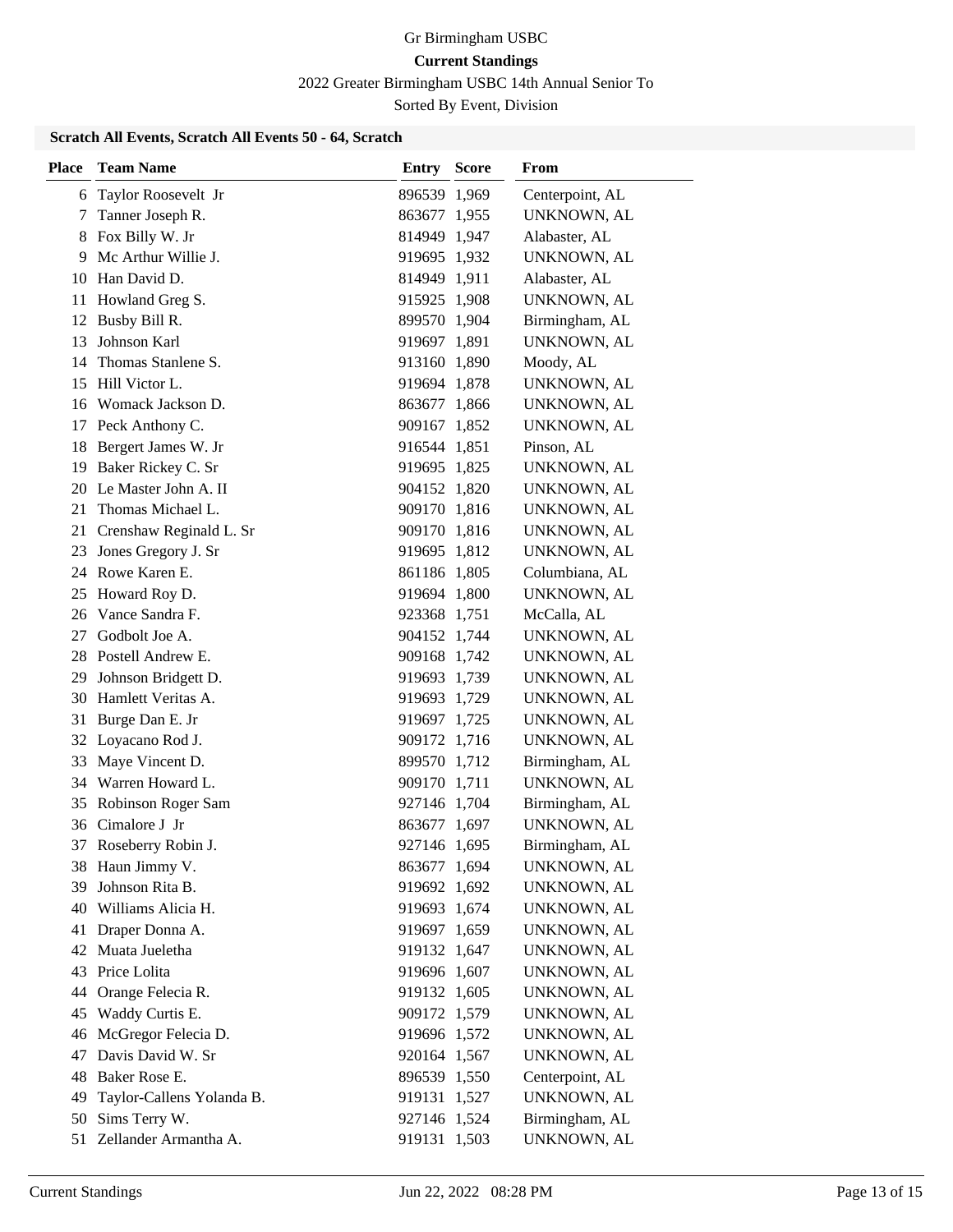2022 Greater Birmingham USBC 14th Annual Senior To

Sorted By Event, Division

# **Scratch All Events, Scratch All Events 50 - 64, Scratch**

| <b>Place</b> Team Name  | Entry        | <b>Score</b> | From           |
|-------------------------|--------------|--------------|----------------|
| 52 Jackson Beverly L.   | 919130 1.500 |              | Trussville, AL |
| 53 Stevenson Sarah A.   | 909169 1,485 |              | UNKNOWN, AL    |
| 54 Westbrook Cynthia L. | 919130 1,452 |              | Trussville, AL |
| 55 Montgomery Helen     | 909171 1,345 |              | UNKNOWN, AL    |
| 56 Smith Antonio D.     | 909172 1,320 |              | UNKNOWN, AL    |
| 57 Freeman Catherine A. | 909169 1,165 |              | UNKNOWN, AL    |
| 58 Russell Daphne       | 909171 912   |              | UNKNOWN, AL    |

The lowest score to cash is 1911.

#### **Scratch All Events, Scratch All Events 65+, Scratch**

| <b>Place</b> | <b>Team Name</b>           | <b>Entry Score</b> | From           |
|--------------|----------------------------|--------------------|----------------|
| 1            | Maher Chuck                | 814949 1,984       | Alabaster, AL  |
|              | 2 Bearden Alan C.          | 814949 1,933       | Alabaster, AL  |
| 3            | Sewell Eddie L. Sr         | 919130 1,916       | Trussville, AL |
|              | 4 Nance Keith E.           | 915925 1,908       | UNKNOWN, AL    |
| 5            | Sanders Gregory A.         | 919694 1,887       | UNKNOWN, AL    |
|              | 6 Mc Cray Bonnie           | 919693 1,871       | UNKNOWN, AL    |
| 7            | Williams Clarence J.       | 909170 1,834       | UNKNOWN, AL    |
| 8            | Barthel Richard W. Sr      | 915925 1,823       | UNKNOWN, AL    |
| 8            | Yates Douglas W.           | 861186 1,823       | Columbiana, AL |
| 10           | Brown James M.             | 899570 1,822       | Birmingham, AL |
| 11           | Chappelear Bill            | 916544 1,802       | Pinson, AL     |
|              | 12 Love George D.          | 927146 1,784       | Birmingham, AL |
| 13           | Lisbon Addison III         | 909167 1,749       | UNKNOWN, AL    |
| 14           | King Terry M.              | 916544 1,748       | Pinson, AL     |
| 15           | Leo Ramona A.              | 861186 1,694       | Columbiana, AL |
|              | 16 Perdue Michael L.       | 909167 1,661       | UNKNOWN, AL    |
| 17           | Murray Willie J.           | 909168 1,630       | UNKNOWN, AL    |
| 18           | Bridges JoAnn V.           | 861186 1,628       | Columbiana, AL |
| 19           | Dickerson Clarence T.      | 909167 1,625       | UNKNOWN, AL    |
| 20           | Scott Bobby L.             | 919692 1,615       | UNKNOWN, AL    |
| 21           | Omar Yusuf K.              | 919695 1,612       | UNKNOWN, AL    |
| 22           | Smith Pamela C.            | 919696 1,602       | UNKNOWN, AL    |
| 23           | Wilson Ronald E.           | 919133 1,597       | UNKNOWN, AL    |
| 24           | Lawrence Ervina H.         | 919131 1,583       | UNKNOWN, AL    |
| 25           | Storey Octavia F.          | 919132 1,545       | UNKNOWN, AL    |
| 26           | Hall David E.              | 909168 1,524       | UNKNOWN, AL    |
| 27           | Pressley Deborah           | 919130 1,507       | Trussville, AL |
| 28           | <b>Hawkins Manasseh</b>    | 904152 1,506       | UNKNOWN, AL    |
| 29           | Johnson Marvin C.          | 919697 1,496       | UNKNOWN, AL    |
| 30           | Fields James E. Sr         | 919133 1,479       | UNKNOWN, AL    |
|              | 30 Cunningham Susie K.     | 919132 1,479       | UNKNOWN, AL    |
|              | 32 De Bardelaben Elaine T. | 919696 1,474       | UNKNOWN, AL    |
| 33           | Bishop Jackie F.           | 919692 1,470       | UNKNOWN, AL    |
|              | 34 Foster Beverly J.       | 909171 1,429       | UNKNOWN, AL    |
|              | 35 Moorer Shirley C.       | 909169 1,426       | UNKNOWN, AL    |